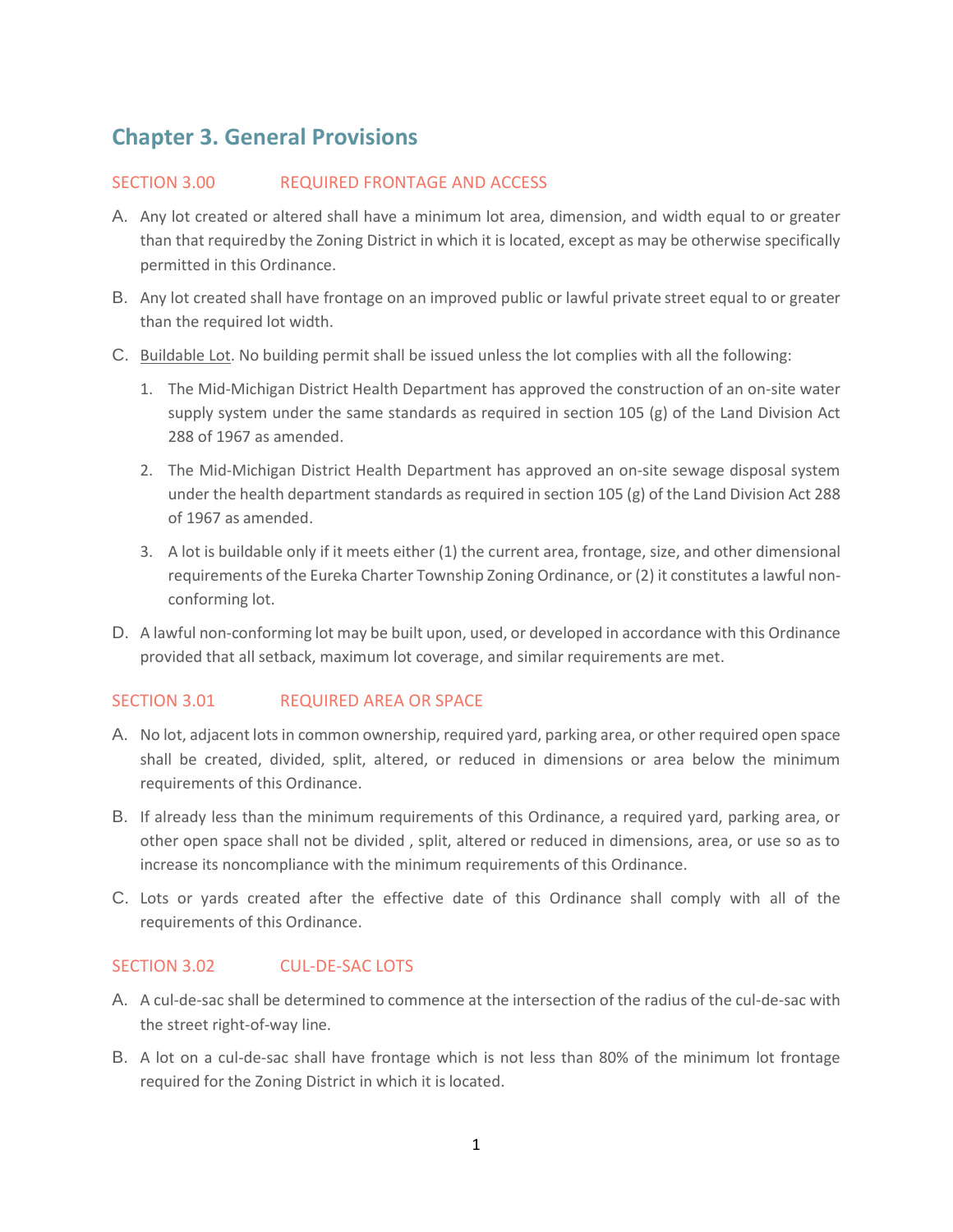C. The minimum lot width shall be measured at a line drawn between the two points located at the intersection of a line extending along the side lot lines equal to the distance of the required front setback. (see Figure 3.1)



### SECTION 3.03 RESERVED

### SECTION 3.04 CLEAR VISION AREAS

- A. No plantings shall be established or maintained on any lot that will obstruct the view of a vehicle driver approaching a street intersection. There shall be maintained an unobstructed triangular area formed by the street property lines and a line connecting them at points fifteen (15) feet from the intersection of the street lines, or, in the case of a rounded property corner, from the intersection of the street property lines extended. This shall not prohibit the planting of landscaping that will be less than thirty (30) inches in height at maturity and maintained at that height or lower. (See Figure 3.2)
- B. No vegetation shall be maintained in any yard which, in the opinion of the Zoning Administrator, will obstruct the view of vehicles entering or leaving the site from driveways or adjacent roadways.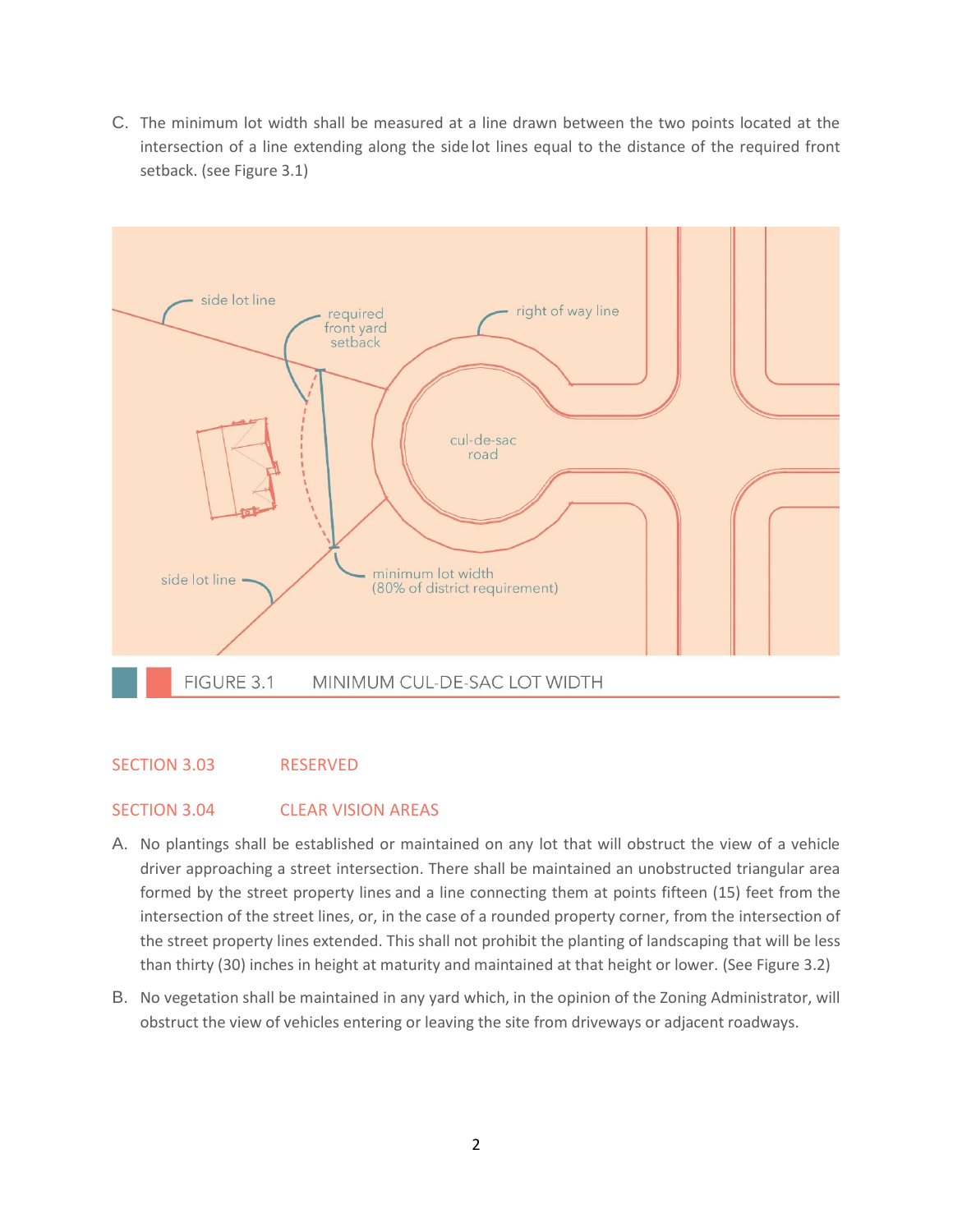

## SECTION 3.05 PROJECTIONS INTO YARDS

- A. Certain architectural features, such as cornices, bay windows (or windows without foundations), eaves, gutters, chimneys, pilasters, and similar features may project no further than four (4) feet into a required front, rear, or side yard.
- B. An open, unenclosed, and uncovered porch, paved terrace, deck,balcony, or window awning may project no further than:
	- 1. Five (5) feet into a required front yard;
	- 2. Fifteen (15) feet into a required rear yard; and
	- 3. Shall not project into a required side yard.
- C. In no case shall an open, unenclosed, and uncovered porch, paved terrace, deck, balcony, or window awning be placed closer than five (5) feet to any front or rear lot line.

## SECTION 3.06 PERMITTED FRONT SETBACK REDUCTIONS

A. Where the front setbacks for existing main buildings entirely or partially within 200 feet of the side lot lines, on the same side of the street and in the same Zoning District as the subject lot, are less than the required front setbacks for the Zoning District of the subject lot, the required front setback for the subject lot shall be the average of the front setbacks of existing main buildings within the 200-foot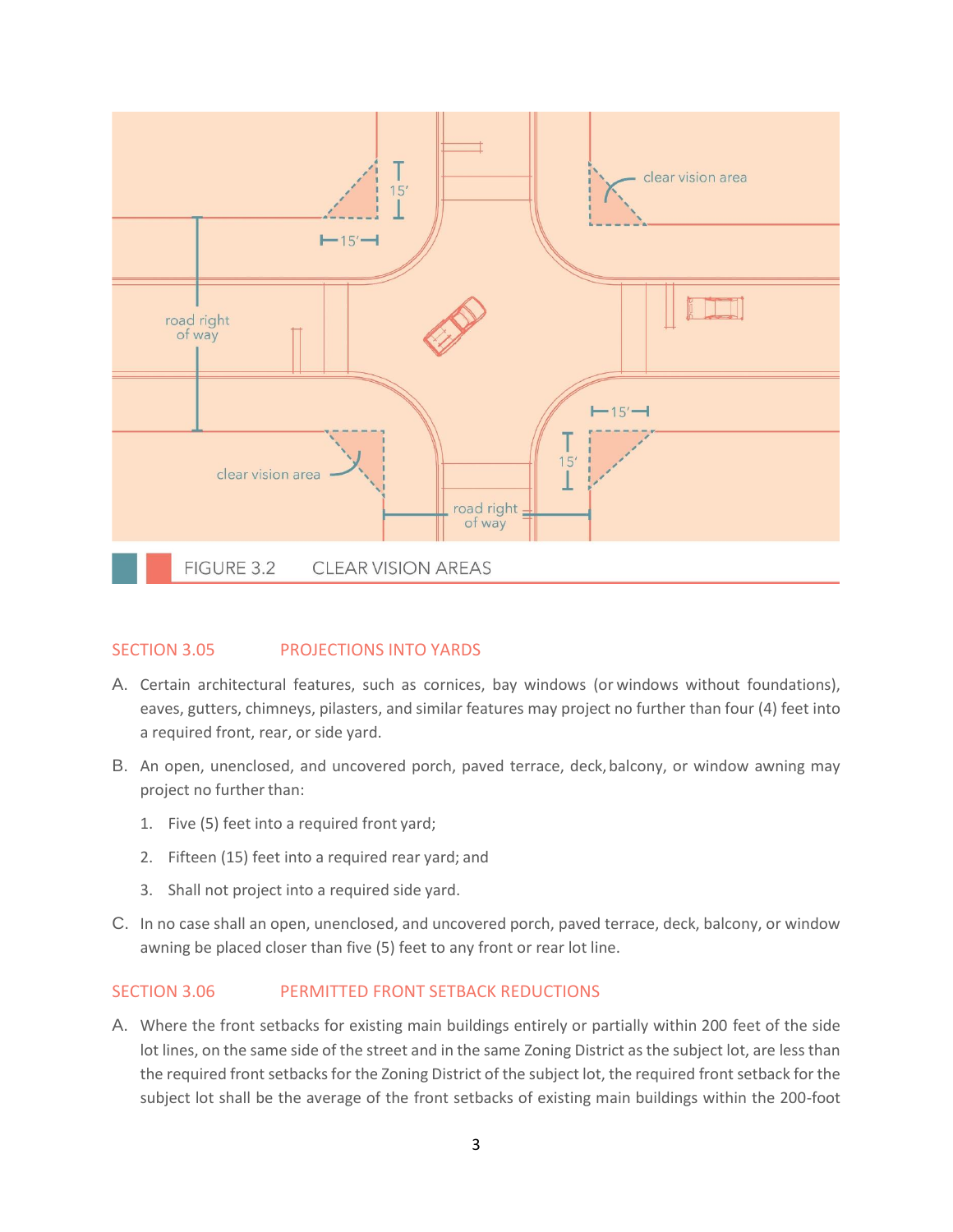distance, subject to subsections B and C below.

- B. The permitted front setback reduction shall only be permitted if there are two or more lots occupied by main buildings within the 200-foot distance.
- C. In no case shall the required front setback resulting from the application of this Section be less than thirty (30) feet.



### SECTION 3.07 MAIN BUILDING OR PRINCIPAL USE

- A. Each parcel shall contain only one main building or principal use, except for groups of related agricultural, commercial, industrial, or office buildings, and multiple family dwellings contained within a single integrated complex with shared parking, signage, access, and other similar features, which in the opinion of the Zoning Administrator, form a single integral development.
- B. This provision shall not apply to temporary dwellings authorized by the Zoning Administrator pursuant to Section 3.25.

SECTION 3.08 ACCESSORY BUILDINGS, STRUCTURES, AND USES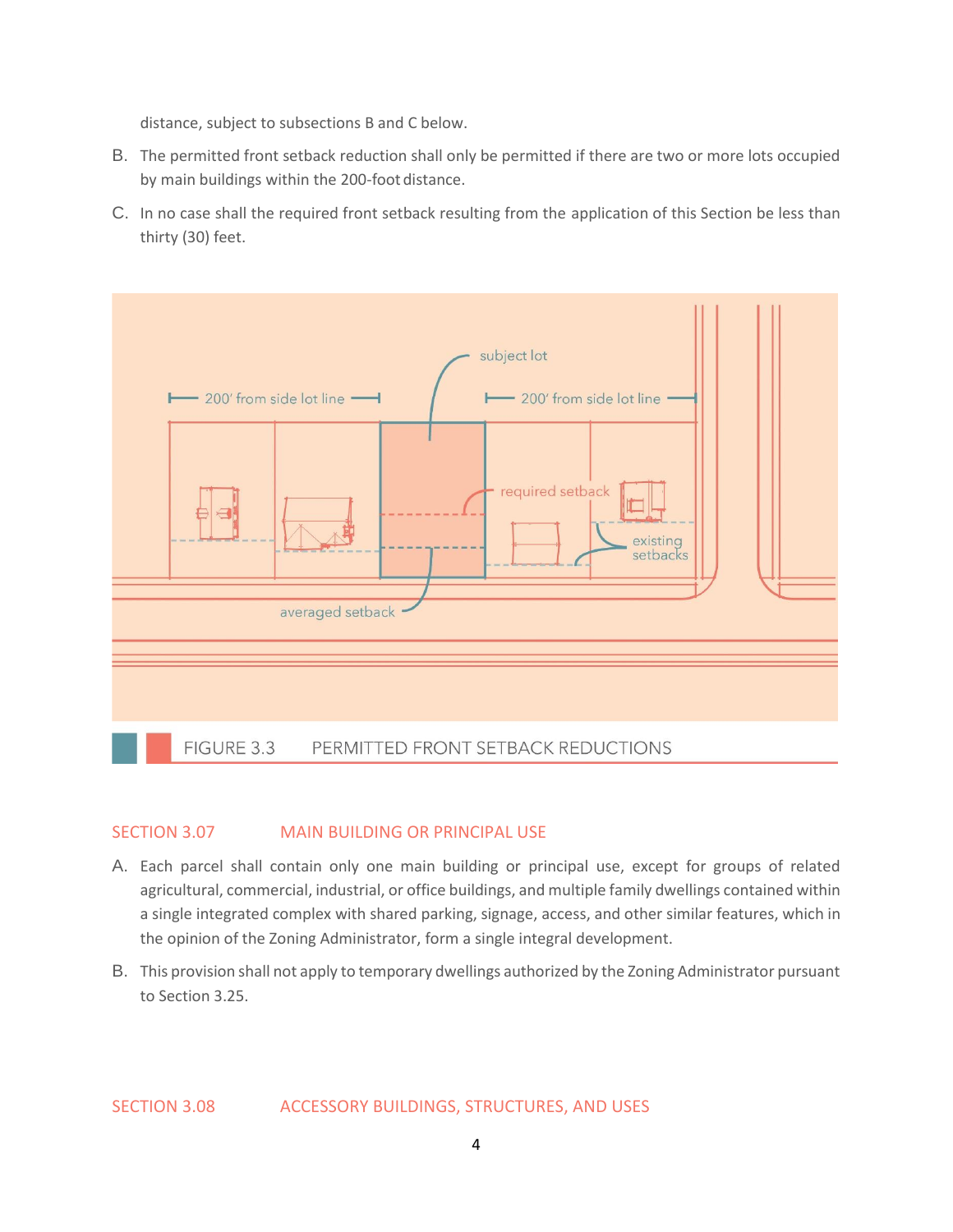#### A. Accessory Buildings, General.

- 1. No accessory building shall be installed or constructed unless a zoning permit has been issued for such building, unless specifically exempted by this ordinance. No accessory building shall be constructed until a building permit has been issued, unless exempt according to the Stille-Derossett-Hale Single State Construction Code Act (Uniform Construction Code, Act 230 of 1972), or the codes promulgated under that Act.
- 2. Buildings exempt from the requirement of obtaining a building permit are required to obtain a zoning permit, and shall comply with all applicable provisions of this Ordinance and other Township ordinances.
- 3. Where accessory buildings or structures, including but not limited to enclosed porches or garages, are attached to a main building in a substantial manner such as by a wall or roof, they shall conform to all regulations of this Ordinance applicable to a main building.
- 4. Accessory buildings shall not be permitted in the first 200 feet of a front yard, unless substantial natural vegetation exists between the accessory building and the street that effectively screen the building from view from the right of way.
- 5. Accessory buildings shall not be permitted on a lot or parcel which does not have a main building, unless all of the following standards aremet:
	- a. Zoning and building permits for the principal building have been issued;
	- b. The residence must be completed within two years from thedate of issuance of the building permit for the primary residence;
	- c. The resident must agree to and sign the Eureka Charter Township Standalone Accessory Building Agreement (or equivalent document provided by the Township); and
	- d. The Zoning Administrator may require a performance guarantee in accordance with Section 29.06 to ensure the completion of the principal residence.
- 6. Accessory structures measuring less than 200 square feet do not require the issuance of a Zoning Permit.
- 7. No more than two (2) detached accessory buildings shall be permitted on any lot.
- 8. An accessory building shall not be used as a dwelling unless a special land use permit is approved by the Planning Commission pursuant to Chapter 19 for an Accessory Dwelling Unit.
- 9. In accordance with the Right to Farm Act (Act 93 of 1981), accessory buildings in Agricultural and Rural Residential districts shall not be subject to the standards of this Section 3.08 (A) if in compliance with the statute and Generally Accepted Agricultural Management Practices (GAAMPs).
- 10. Use and Construction of Accessory Buildings Accessory buildings shall be stick-built or the equivalent of new building construction. No mobile home, tank, junk object, or salvage materials, trailer, vehicle or similar item shall be utilized as an accessory building or storage structure;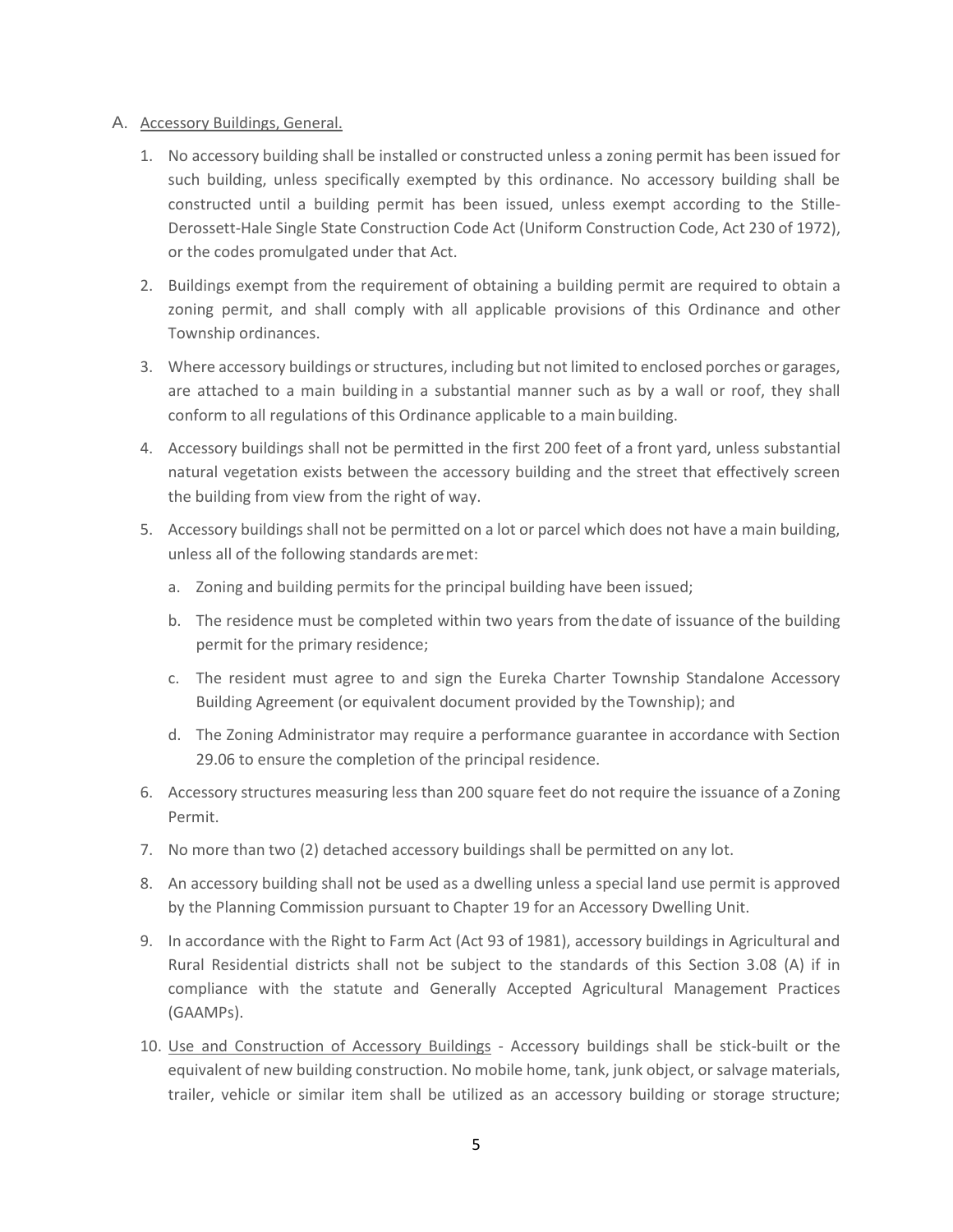provided, however, that such requirement shall not be applicable to bona fide agricultural storage or activities, or to tool sheds or similar temporary storage structures utilized pursuant to the construction of a building as allowed elsewhere in this Ordinance.

#### B. Accessory Uses, General

- 1. Accessory uses are permitted only in connectionwith, incidental to, and on the same lot as a principal use which is permitted in the particular Zoning District.
- 2. No accessory use shall be utilized unlessthe main building to which it is accessory is lawful and occupied or utilized.
- 3. No accessory use may be placed on a lot without a principal use, unless otherwise permitted by Section 3.08, A, 5 or Section 3.25.
- 4. In accordance with the Right to Farm Act (Act 93 of 1981), accessory uses in Agricultural and Rural Residential districts shall not be subject to the standards of this Section 3.8 (B) if in compliance with the statute and Generally Accepted Agricultural Management Practices (GAAMPs).
- C. Residential Accessory Buildings and Structures. Residential accessory buildings are subject to the following regulations:
	- 1. An accessory building located in the rear yard shall not occupy more than 25% of the required rear yard area nor be larger than the maximum permitted in the table below, whichever is less.
	- 2. No detached accessory building shall be located closer than 10 feet from any main building or lot line. The 10-foot minimum setback shall be increased by two feet per each one foot that a detached building exceeds the height of the house or 18 feet, whichever is less.
	- 3. A residential accessory building shall not be located in a required side yard.
	- 4. The following table provides a schedule of regulations for residential accessory buildings:

| Lot Area                      | <b>Maximum Height</b> | <b>Minimum Rear Yard</b><br><b>Setback</b> | <b>Maximum Number</b> | <b>Total Area of All</b><br><b>Accessory Buildings</b> |
|-------------------------------|-----------------------|--------------------------------------------|-----------------------|--------------------------------------------------------|
| 3/4 acre or less              | 18 ft.                | $10$ ft.                                   | 2 Detached            | 1,200 sq. ft.                                          |
| $3/4$ to $1\frac{1}{2}$ acres | 24 ft.                | $22$ ft                                    | 2 Detached            | 1,600 sq. ft.                                          |
| 1.5 acres to 5 acres          | $35ft$ .              | 44 ft.                                     | 3 Detached            | 5,000 square feet                                      |
| 5 acre or more                | $35$ ft.              | District standard                          | No limit              | No limit                                               |

- D. Other District Accessory Buildings and Structures. Accessory buildings may be permitted within the OSC-1, OSC-2, GC, RC, and IND Districts provided that the following standards are met:
	- 1. No more than two detached accessory buildings shall bepermitted on any lot.
	- 2. The total area of all accessory buildings shall not exceed 25% of the floor area of the main building(s).
	- 3. Detached accessory buildings shall meet all setbackrequirements for the Zoning District in which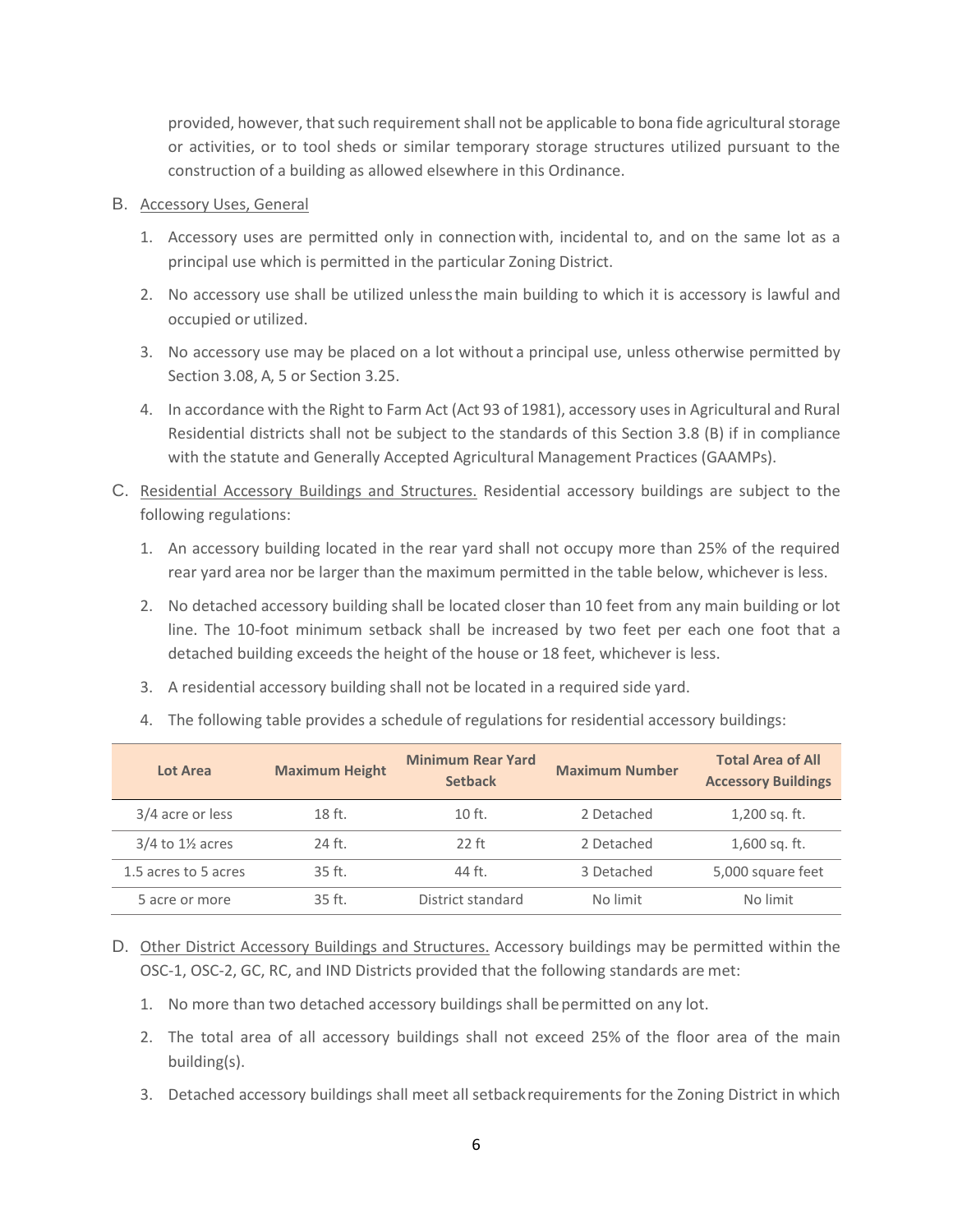they are located.

- 4. No detached accessory building shall be located within 10 feet of any main building.
- 5. No detached accessory building shall exceed the permitted height for main buildings in the district in which it islocated.

## SECTION 3.09 FENCES

- A. Fences in Residential Districts and on that portion of a lot in the Agricultural District used for residential purposes (located around the residence) shall not exceed six (6) feet in height, measured from thesurface to the uppermost portion of the fence. The artificial raising or berming of land to increase the functional height of a fence is prohibited.
- B. Fences within the required front yard that exceed four feet in height shall be of a type that is not more than 25% solid, so as not to obscure vision at the right-of-way or property line of the lot or parcel on which it is placed. In a non-residential area of the Township, a fence in the required front yard may be up to six feet in height and of a solid material provided the fence is a least 15 feet behind the rightof-way setback and does not interfere with clear vision of a public or private roadway of a vehicle exiting the property on which the fence is constructed.
- C. Fences in Residential Districts and that portion of a lot in the Agricultural District used for residential purposes shall not contain barbed wire and shall not be electrified, provided, however, that such fencing may beused for the containment of farm animals for agricultural purposes.
- D. All fences in the Township shall be maintained in good condition and repair at all times and shall be maintained to retain their original appearance, shape, and configuration. Elements of a fence that are missing, damaged, destroyed, or deteriorated shall be replaced. Fences shall be constructed of materials typical for the purpose for which the fence is erected. The finished portion of a fence shall face or point outward from the lot where the fence is located.
- E. Fences in the Commercial and Industrial Districts which enclose storage lots or other areas requiring security may contain barbed wire, provided that the barbed portion of the fence is no closer than six feet from the surface to the ground.
- F. Fences shall not be located within road or street rights-of-way or easements.

## SECTION 3.10 SWIMMING POOLS

All swimming pools shall comply with the Eureka Charter Township Swimming Pool Ordinance (Ordinance #46), as amended.

## SECTION 3.11 RESERVED

### SECTION 3.12 STORAGE OF RECREATIONAL EQUIPMENT

A. The storage of any trailers or equipment used primarily for recreational purposes and any recreational vehicle, such as boats, floats, camping or travel trailer, pickup campers, snowmobiles, motor homes,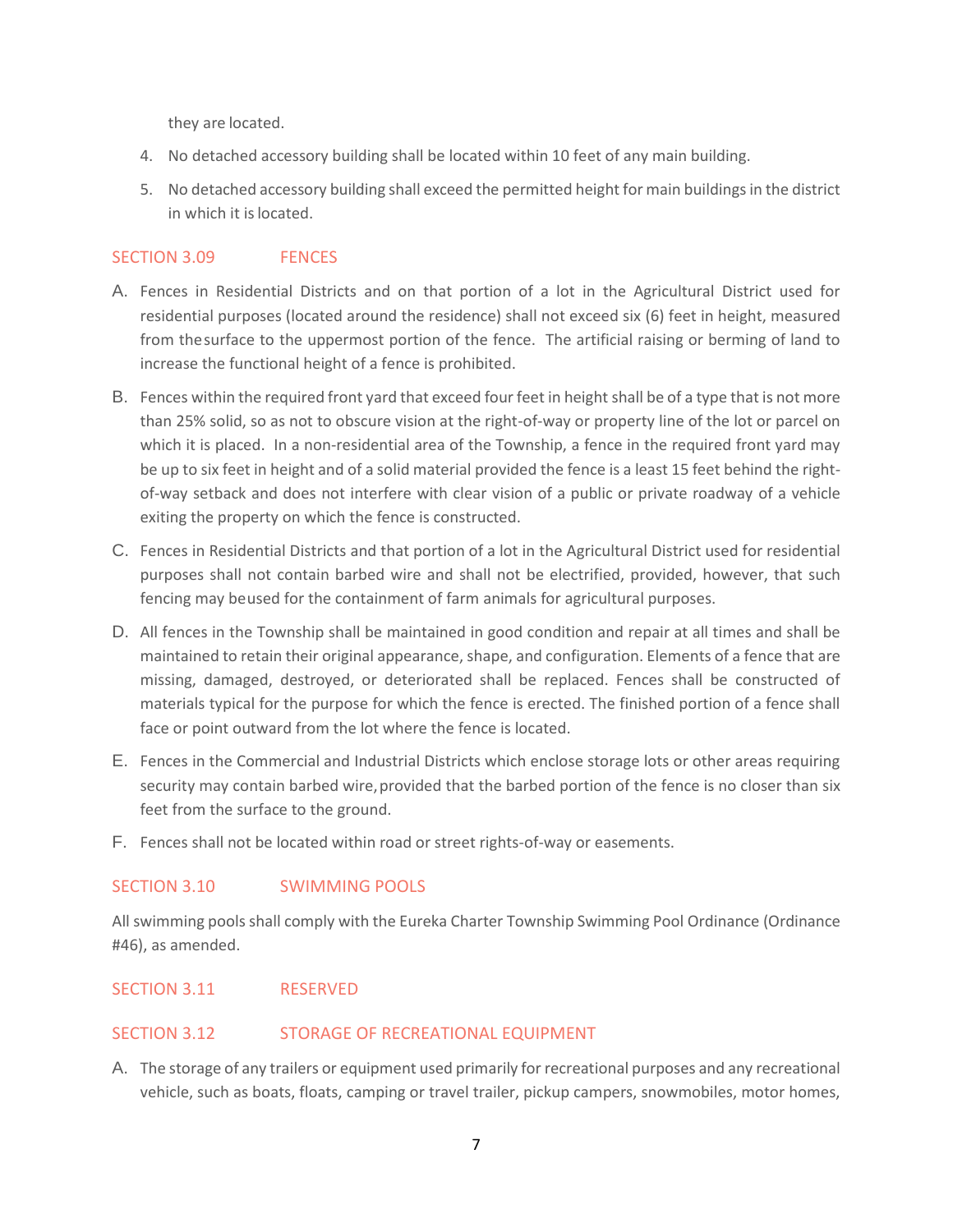motorcycles, and other equipment or vehicles of a similar nature in residential districts is permitted within a side or rear yard, subject to the following requirements:

- 1. All storage or parking of recreational vehicles and equipment shall be limited to a lot upon which is located an inhabited dwelling unit and the vehicle or equipment so stored or parked is owned by an occupant of the dwelling unit.
- 2. Recreational vehicles or equipment shall not be located within the required front yard or within three (3) feet to a side or rear lot line.
- 3. Recreational vehicles shall not be used as a dwelling unless specifically authorized as a temporary dwelling pursuant to Section 3.25.
- B. One recreational vehicle or may be parked in a driveway from May 1 through October 31, provided that:
	- 1. The vehicle is maintained in good condition;
	- 2. The vehicle is parked a minimum of fifteen (15) feet from the front lot line;
	- 3. Clear vision for pedestrians and vehicles is maintained; and
	- 4. The recreational vehicle is not being occupied or repaired.

## SECTION 3.13 STORAGE AND REPAIR OF VEHICLES

- A. The repair, restoration, and maintenance of personal vehicles in a residential district, when not conducted entirely within the interior of a building, shall be subject to the following standards:
	- 1. Procedures or projects exceeding one week in duration or which require the vehicle to be immobile or inoperable in excess of one week shall be carried out within a garage.
	- 2. Inoperable or unlicensed vehicles and vehicle parts shall be stored inside a building.
- B. In any residential district or agricultural district five (5) acres or less, it shall be unlawful for an owner, tenant, or lessee to store or park construction equipment outside, including but not limited to, semitractor trucks and/or semi-trailers, bulldozers, earth carriers, cranes, or any other similar equipment or machinery, unless a valid zoning and/or building permit has been issued for construction on such lot.

### SECTION 3.14 SEASONAL MARKET AND PERSONAL PROPERTY SALES

- A. Seasonal Sales Market.
	- 1. Permit Required. Upon application, the Zoning Administrator may issue a Seasonal Sales Permit for the operation of a seasonal sales market. Each permit shall be valid for a period not to exceed 90 days and may be renewed by the Zoning Administrator for up to one additional 30-day period, provided that the season or event to which the use relates is continued.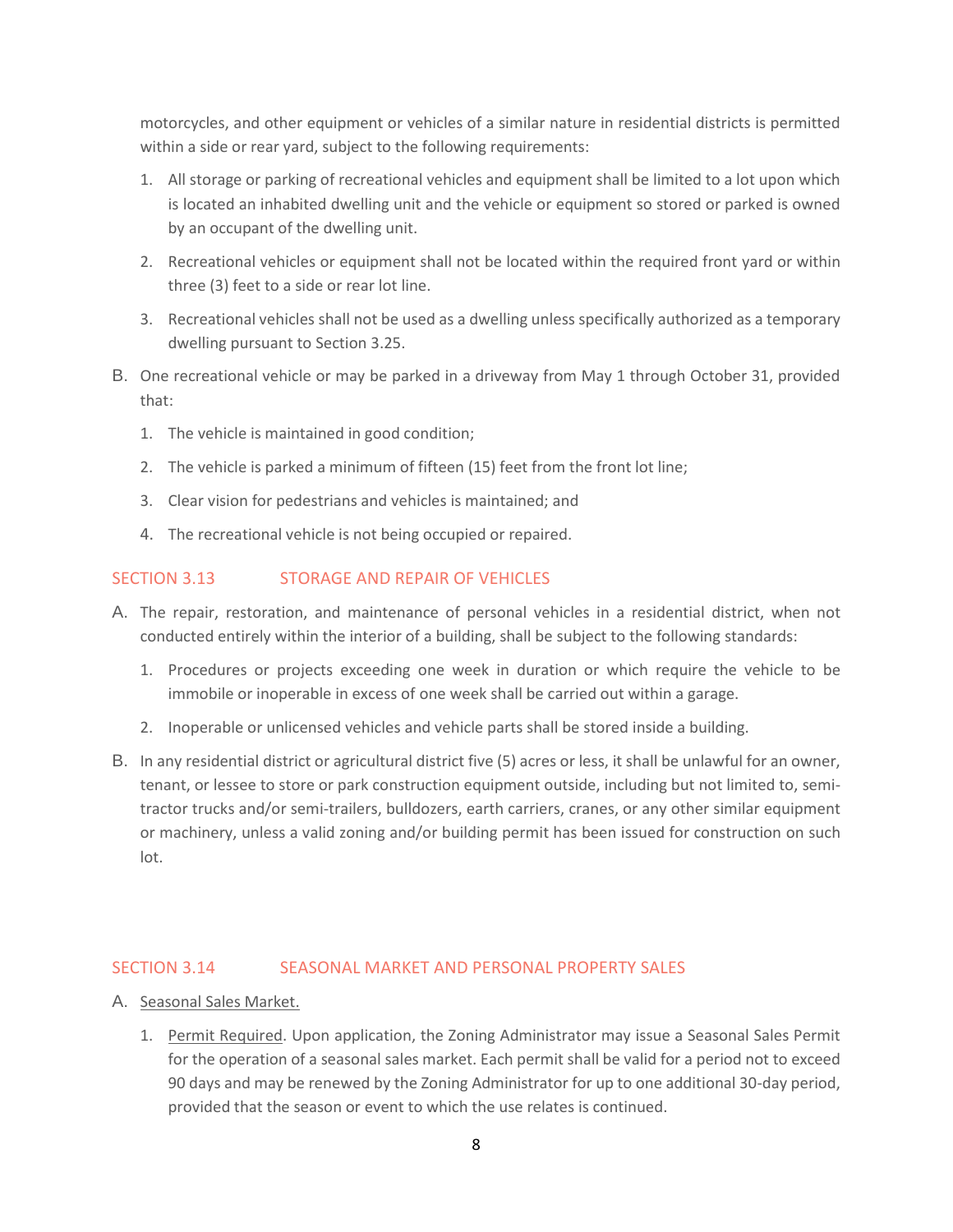- 2. Seasonal sales markets are subject to the following standards:
	- a. Seasonal sales markets shall not operate more than 90 days per calendar year, unless renewed pursuant to Section 3.14, A, 1 above.
	- b. The period of sale shall coincide with the period of harvest or public holiday during which the product is being sold;
	- c. Access to the seasonal sales market will not constitute a traffic hazardor visual distraction;
	- d. Adequate off-street parking is available to accommodate the use;
	- e. The site shall be maintained in a safe and clean condition;
	- f. A seasonal sales market shall obtain all other applicable local, state, and federal licenses or permits that may be required for such use, which shall be issued and maintained for the duration of the use.
- 3. Exemption. In accordance with the Right to Farm Act (Act 93 of 1981), roadside stands and farm markets in the Agricultural and Rural Residential districts shall not be subject to standards for seasonal sales markets if in compliance with Generally Accepted Agricultural Management Practices (GAAMPs).

#### B. Personal Property Sales.

- 1. Yard Sales. Yard sales are subject to the following standards:
	- a. No such sale shall occur on more than three (3) days in a period of 30 days beginning on the first day of said sale.
	- b. Sales shall be conducted between the hours of 8 am and 7 pm.
	- c. Yard sales shall not be set up more than 24 hours prior to the sale and all unsold merchandise must be removed immediately upon the conclusion of the sale.
	- d. No merchandise involved in a yard sale may be placed within a public right-of-way, including streets and sidewalks, cause a hazard to traffic, or obstruct vehicular or pedestrian use of the road.
	- e. Signage must comply with Chapter 13, Signs.
	- f. Adequate off-street parking must be available to accommodate the use.
	- g. The site shall be maintained in a safe and clean condition.
- 2. Small Items. The sale of smaller personal items, such as bicycles, furniture, electronics, small yard equipment, and similar items is permitted provided that the following standards are met:
	- a. Items offered for sale are not sold in quantity or in such an arrangement so as to be considered a garage sale, unless the provisions of subsection 1 of this section are met.
	- b. Items offered for sale are not sold on a recurring or ongoing basis.
	- c. Signage must comply with Chapter 13, Signs.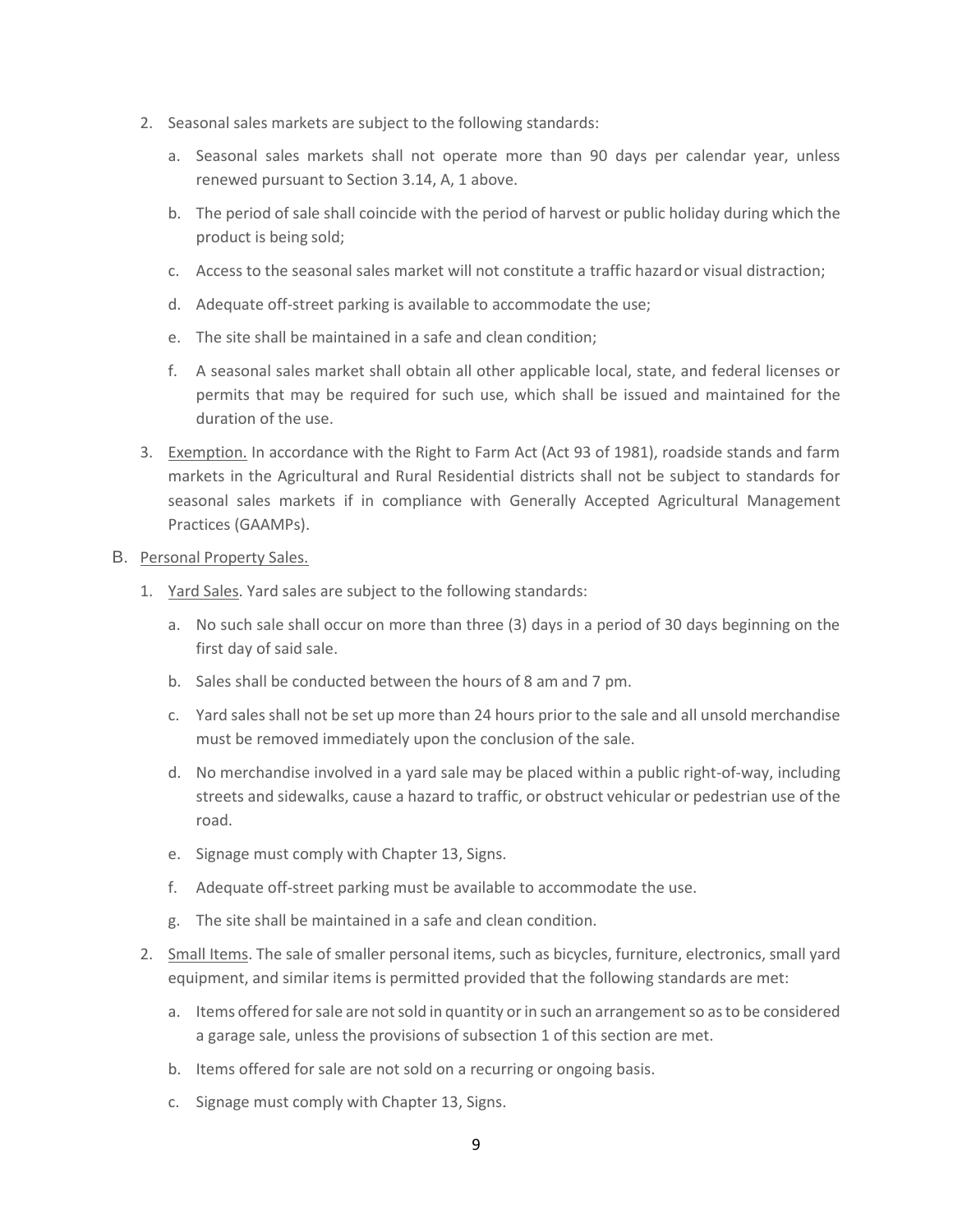- d. Such items offered for sale shall not be located within a road right-of-way, cause a hazard to traffic, or obstruct vehicular or pedestrian use of a road.
- e. Items offered for sale shall be kept in reasonable condition and the area where they are located shall be maintained in a neat and orderly manner.
- 3. Large Items. The sale of larger personal items, such as vehicles, boats, lawn tractors, trailers, and similar items is permitted provided that the following standards are met:
	- a. No more than two motor vehicles, and no more than two other related equipment items (i.e., campers, trailers, snowmobiles, boats, etc.) may be displayed for sale in the front yard of a non-commercial zoned property.
	- b. No more than five (5) such items shall be offered for sale per year.
	- c. Vehicle and equipment item sales shall be limited to a 30-day period.
	- d. No such sale shall occur more than once in a period of 60 consecutive days beginning on the first day of said sale.
	- e. All unsold vehicles or equipment items must be removedimmediately upon the conclusion of the sale and all large sold items must be removed within 24 hours.
	- f. No vehicles or equipment items may be placed within a public right-of-way, including streets and sidewalks, cause a hazard to traffic, or obstruct vehicular or pedestrian use of the road.
	- g. Signage must comply with Chapter 13, Signs.
	- h. Adequate off-street parking must be available to accommodatethe use.
	- i. The site shall be maintained in a safe and clean condition.

## SECTION 3.15 CONSTRUCTION BUILDINGS AND STRUCTURES

Construction buildings, structures, and trailers, incidental to construction work on a lot may be temporarily placed on such lot, subject to the following restrictions:

- A. Construction buildings and structures may only be used for the temporary storage of construction materials, tools, supplies, and equipment, for construction management and supervision offices, and for temporary on-site sanitation facilities related to construction activity on the same lot.
- B. No construction building, structure, trailer, or mobile unit shall be permanent or used as a dwelling unit.
- C. A Zoning Permit shall be issued by the Zoning Administrator prior to installation of a construction building, structure, site office trailer, or mobile tool crib.
- D. Construction buildings, structures, site offices, and mobile tool cribs shall be removed from the lot within 15 days after a final Certificate of Occupancy and Use has been issued by the Zoning Administrator for the permitted construction activities, or within 15 days after the expiration of a Zoning and/or Building Permit issued for construction on suchlot, whichever comes first.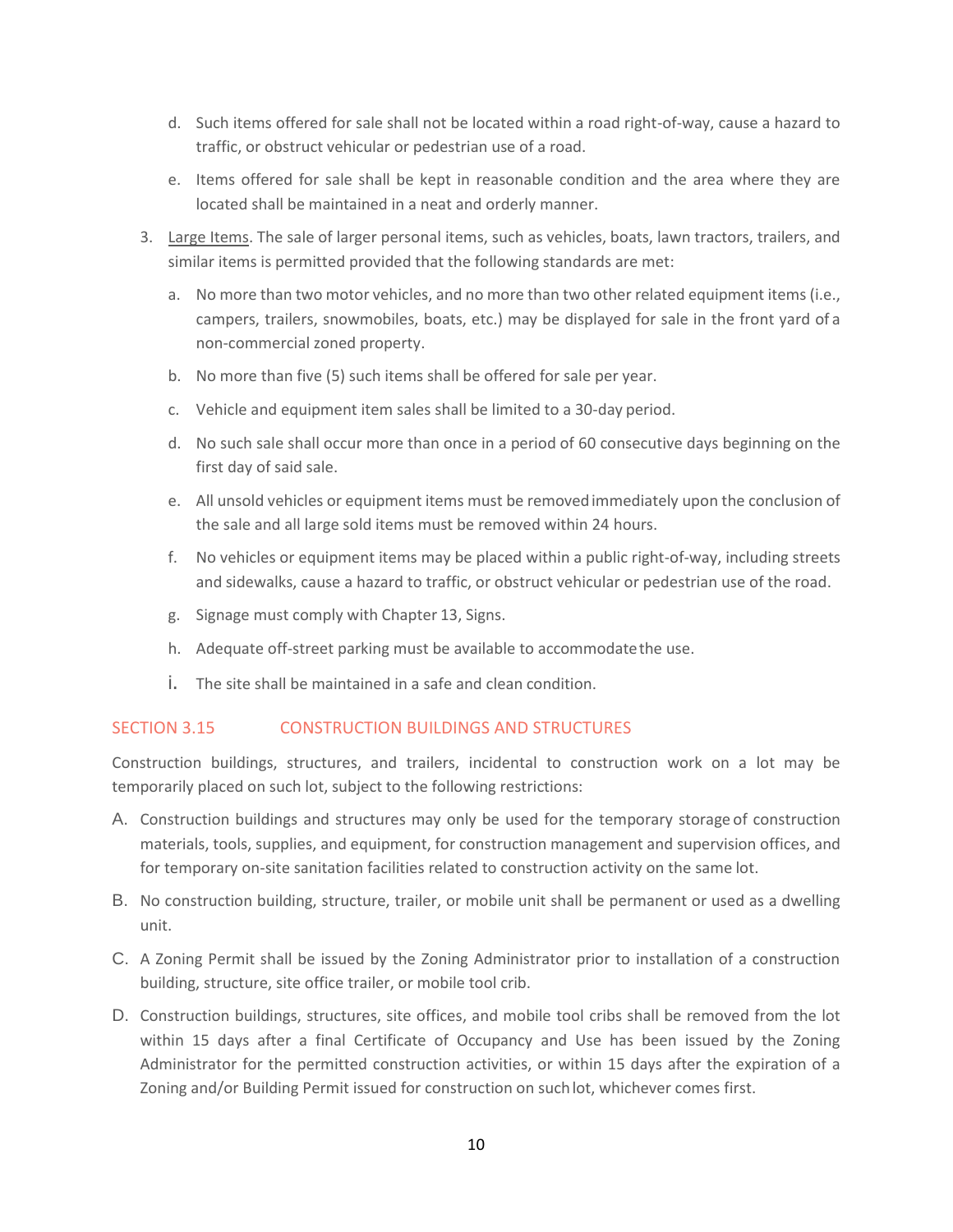## SECTION 3.16 REGULATIONS APPLICABLE TO SINGLE-FAMILY DWELLINGS OUTSIDE MANUFACTURED HOME PARKS

Any single-family dwelling, whether constructed and erected on a lot, a manufactured home, or a premanufactured or pre-cut building, shall be permitted outside a manufactured home park only if it complies with all of the following requirements:

- A. The dwelling unit shall comply with all applicable building, electrical, plumbing, fire, energy, and other similar codes adopted by the Township, provided, however, that where a dwelling unit is required by law to comply with any federal or state standards or regulations for construction, and where such standards or regulations for construction are different than those imposed by Township codes, then and in such event such federal or state standard or regulation shall apply. Appropriate evidence of compliance with such standards or regulations shall be provided to the BuildingOfficial.
- B. The dwelling unit shall comply with all restrictions and requirements of this Ordinance, including, without limitation, minimum residential floor area, required yards, and maximum building height requirements of the Zoning District in which it is located.
- C. The dwelling unit shall be firmly attached to a permanent continuous foundation constructed on the building site, which has a wall of the same perimeter dimensions as the dwelling unit and is constructed of such materials and type as required by the building code for on-site constructed singlefamily dwellings.
- D. The dwelling unit shall have a minimum horizontal dimension across any front, side or rear elevation of twenty (20) feet. The dwelling's minimum width shall be at least 24 feet for at least 75 percent of its length, measured between the exterior part of the walls having the greatest length. Any exterior addition shall be of the same construction and materials as the original structure.
- E. A storage area of not less than 120 square feet shall be provided in conjunction with the single-family dwelling. This storage area may consist of a basement, closet area, attic, garage attached to a main building, or ina detached accessory building that complies with all other applicable provisions of this Ordinance.
- F. Permanently attached steps or porch areas at least three feet in width shall be provided where there is an elevation difference greater than eight (8) inches between the first floor entry of the dwelling unit and the adjacent grade.
- G. The pitch of the main roof of the dwelling unit shall not be less than three feet of rise for each 12 feet of horizontal run, and shall have not less thana twelve (12)-inch overhang.
- H. The exterior finish of the dwelling unit shall not cause reflection that is greater than that from siding coated with clean, white gloss exterior enamel.
- I. The dwelling unit shall have at least two exterior doors with one being in either the rear or the side of the dwelling unit.
- J. The use of any portion of the basement of a partially-completed building or dwelling for sleeping purposes in any Zoning District is prohibited.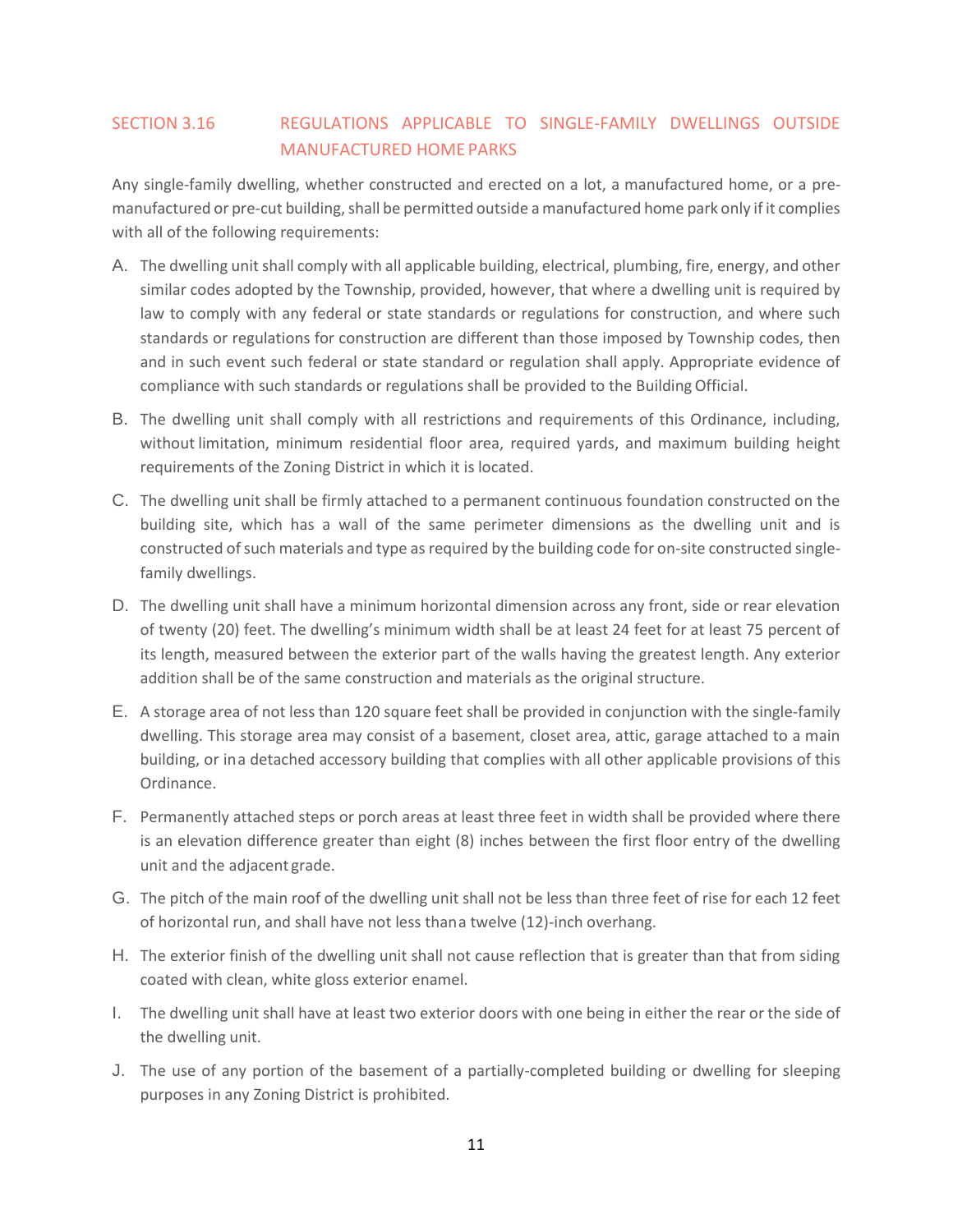- K. Manufactured Homes. If the dwelling unit is a manufactured home, the following standards shall apply:
	- 1. If the manufactured home is new, it must be certified by the manufacturer and/or appropriate inspection agency as meeting the Mobile Home Construction and Safety Standards of the United States Department of Housing and Urban Development, as amended, or any similar successor or replacement standards which may be promulgated.
	- 2. If the manufactured home is used, it must be certified by the manufacturer and/or appropriate inspection agency as meeting the standards referenced in Subsection L(1) above and found, on inspection by the Building Official or his designee, to be in excellent condition and safe and fit for residential occupancy.
	- 3. If the dwelling unit is a manufactured home, the manufactured home shall be installed with the wheels removed.
	- 4. The foundation or skirting of a manufactured home shall fully enclose the chassis, undercarriage, and towing mechanism.
	- 5. The manufactured home shall be installed pursuant to the manufacturer's setup instructions and shall be secured to the building site by an anchoring system or device complying with the rules and regulations, as amended, of the Michigan Mobile Home Commission, or any similar or successor agency having regulatory responsibility for manufactured home parks.
	- 6. Skirting must be installed and must be constructed of an approved material of a permanent nature, such as poured concrete or concrete block, consistent with the intent of this Ordinance and in compliance with the Building Code adopted by this Township. Temporary skirting is prohibited. An approved foundation enclosure shall not be constructed to permit temporary skirting.
	- 7. Dwellings located in a manufactured home park regulated pursuant to Act 96 of 1987 (The Mobile Home Commission Act), as amended, shall comply with the terms of this Ordinance as applicable and the terms of that Act and all rules promulgated under it.
- L. Every dwelling unit or dwelling shall have at least 1000 square feet of finished livable floor space above grade.

## SECTION 3.17 **TEMPORARY STORAGE UNITS**

- A. Temporary storage units may be located only within a driveway, parking area, or in a side or rear yard, provided that adequate access is provided.
- B. No temporary storage unit shall be placed on public property such as on a street, sidewalk, or parkway between a public street and sidewalk. Temporary storage units located in a driveway or parking area shall be set back at least 20 feet from the front lot line.
- C. Not more than one (1) temporary storage unit may be located upon or within a lot for a maximum of thirty (30) consecutive days, including the day of delivery and removal, within any six-month period.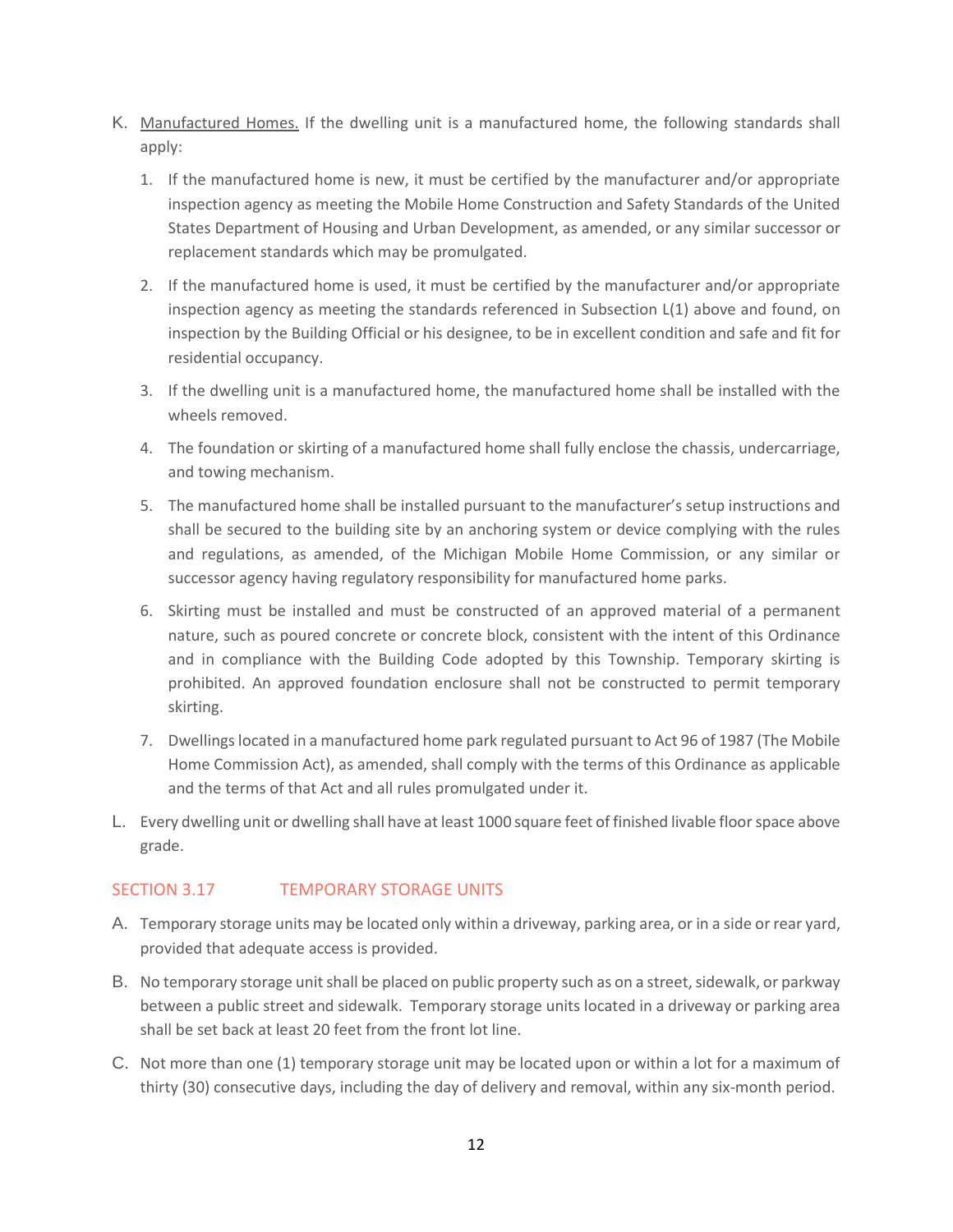- D. A temporary storage unit may not exceed eight (8) feet in height, nine (9) feet in width, or sixteen (16) feet in length.
- E. A temporary storage unit shall be secured in a manner that does not endanger the safety of persons or property.
- F. A temporary storage unit shall at all times, be maintained in good condition, free from evidence of deterioration, graffiti, rust, ripping, tearing, holes or breaks.
- G. No temporary storage unit shall be used for human occupancy or to store solid waste, construction debris, demolition debris, business inventory, commercial goods, goods for property other than the property where the temporary storage unit is located, or any illegal or hazardous material. Upon reasonable notice, the Township may inspect the contents of a temporary storage unit at any reasonable time to confirm compliance with this standard.
- H. A temporary storage unit that is not removed at the end of the time for which it may lawfully remain in place, may be removed by the Township, without notice, and the cost of such removal shall be assessed to the property owner.

## SECTION 3.18 RESERVED

## SECTION 3.19 KEEPING OF ANIMALS

- A. The keeping of domesticated pets, including dogs, cats, smallmammals, and container animals such as reptiles, snakes, spiders, and other animals generally regarded as household pets is permitted as an accessory use in any residential or agricultural district. However, four or more dogs, and four or more cats, four months of age or older, shall not be kept or housed in or at one dwelling unit.
- B. Except as noted, the keeping of farm animals not normally considered household pets shall be permitted, subject tothe following acreage ratio:

|                                                  | <b>Number of Animals Permitted Per Acre</b> |         |                |                                       |  |
|--------------------------------------------------|---------------------------------------------|---------|----------------|---------------------------------------|--|
| <b>Animal</b>                                    | Less than<br>1 Acre                         | 2 Acres | <b>3 Acres</b> | <b>Greater than</b><br><b>3 Acres</b> |  |
| Horse/Cow/<br>Pig/Sheep/Goat<br>and similar      | 0                                           | 0       | 1              | Add 1 animal per<br>acre              |  |
| Poultry<br>(chickens/geese/ducks<br>and similar) | 5                                           | 10      | 25             | Add 10 poultry<br>per acre            |  |

C. In accordance with the Right to Farm Act (Act 93 of 1981), the keeping of farm animals in Agricultural and Rural Residential districts shall not be subject to the standards of this Section if the animals are kept in compliance with Generally Accepted Agricultural Management Practices (GAAMPs).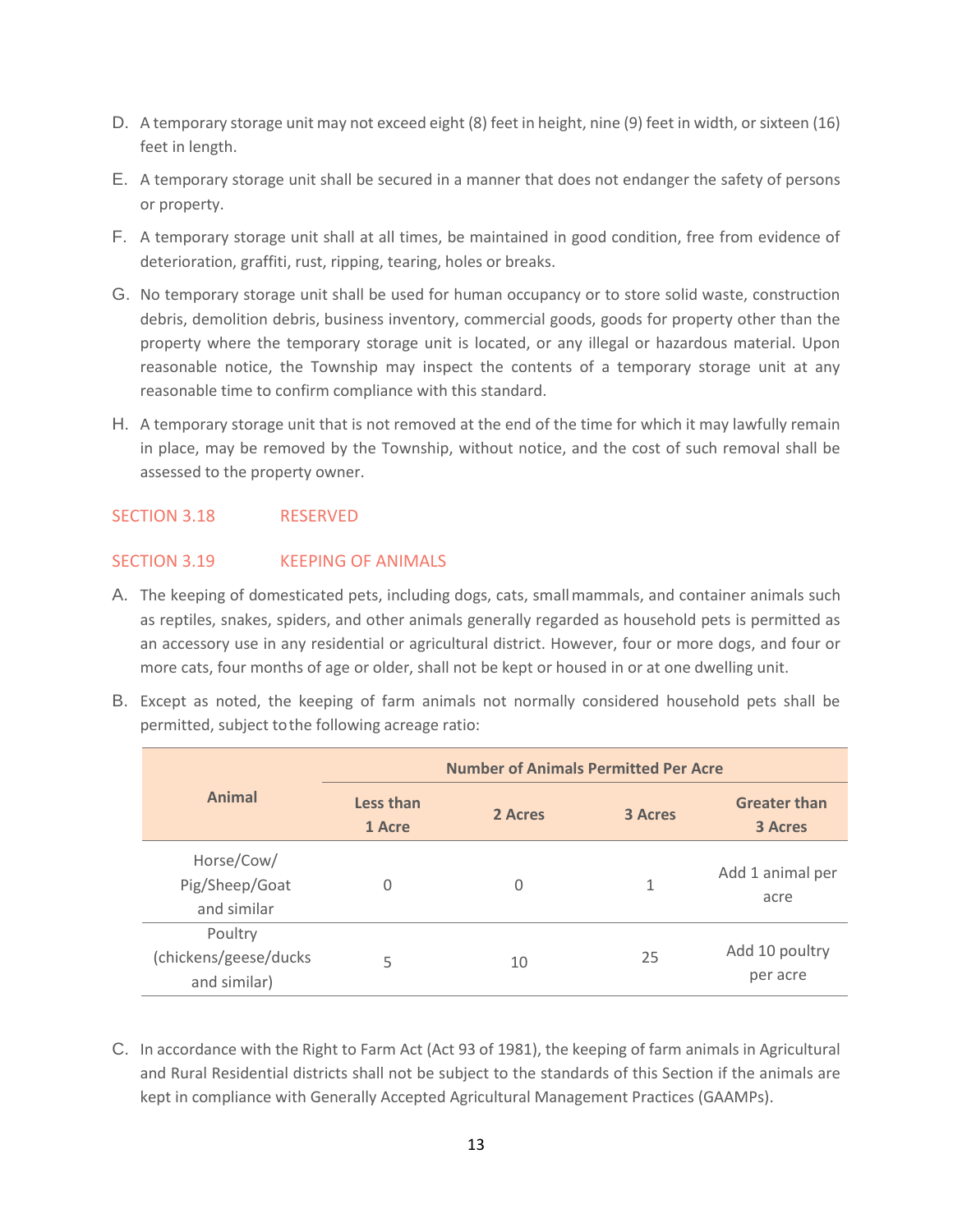- D. Keeping of Chickens. Any person who keeps chickens in the Township on non-farm properties under 3 acres shall comply with the following requirements:
	- 1. The chickens and eggs shall only be used for consumption by the owner and cannot be used for any sales outside of the home.
	- 2. The principal use of the property shall be for single-family dwellings.
	- 3. No roosters shall be kept on the premises at any time.
	- 4. The slaughtering of chickens on the property is prohibited.
	- 5. Chickens shall be contained at all times in a fence with complete covering and have a fully enclosed coop. Coops must be neatly constructed of conventional building materials suitable for the purpose intended. Coops constructed of old, weathered, scrap materials, or similar items, are prohibited.
	- 6. If the coop is constructed over 200 square feet in area, a zoning permit isrequired.
	- 7. No containment, coop, or fence shall be placed within 10 feet to a property line nor closer than 50 feet to any adjoining occupied dwelling. If on a waterfront parcel, a containment, coop, or fence shall be located a minimum of 50 feet from the high water line.
	- 8. Coops shall not be located in the front yard.
	- 9. The containment, coop, or fence area must be maintained to prevent any rodents or other animals from harboring within or under such containment areas.
	- 10. All feed and other items associated with keeping chickens that are likelyto attract or to become infested with or infected by rodents or any other animal shall be kept in fully enclosed containers (i.e., galvanized or plastic garbage cans).
	- 11. Provisions must be made for the storage or removal of the manure. No more than 3 cubic feet of manure may be kept in storage and it must be confined in such a manner as to not allow the manure or its odor to spread onto abutting properties. All other manure not used for fertilizer must be removed daily.

### SECTION 3.20 WATER AND SANITARY SEWER SERVICE

- A. No structure for human occupancy shall, after the effective date of this Ordinance, be erected, altered, or moved upon any lot and used in whole or part for dwelling, business, industrial, or recreation purposes unless provided with a safe, sanitary, and potable water supply and with asafe and effective means of collection, treatment, and disposal of human, domestic, commercial, and industrial waste.
- B. Such installations and facilities shall conform to the minimum requirements for such facilities set forth by the State of Michigan Health Department, Mid-Michigan District Health Department, or other such agency having current jurisdiction.

### SECTION 3.21 ESSENTIAL PUBLIC SERVICES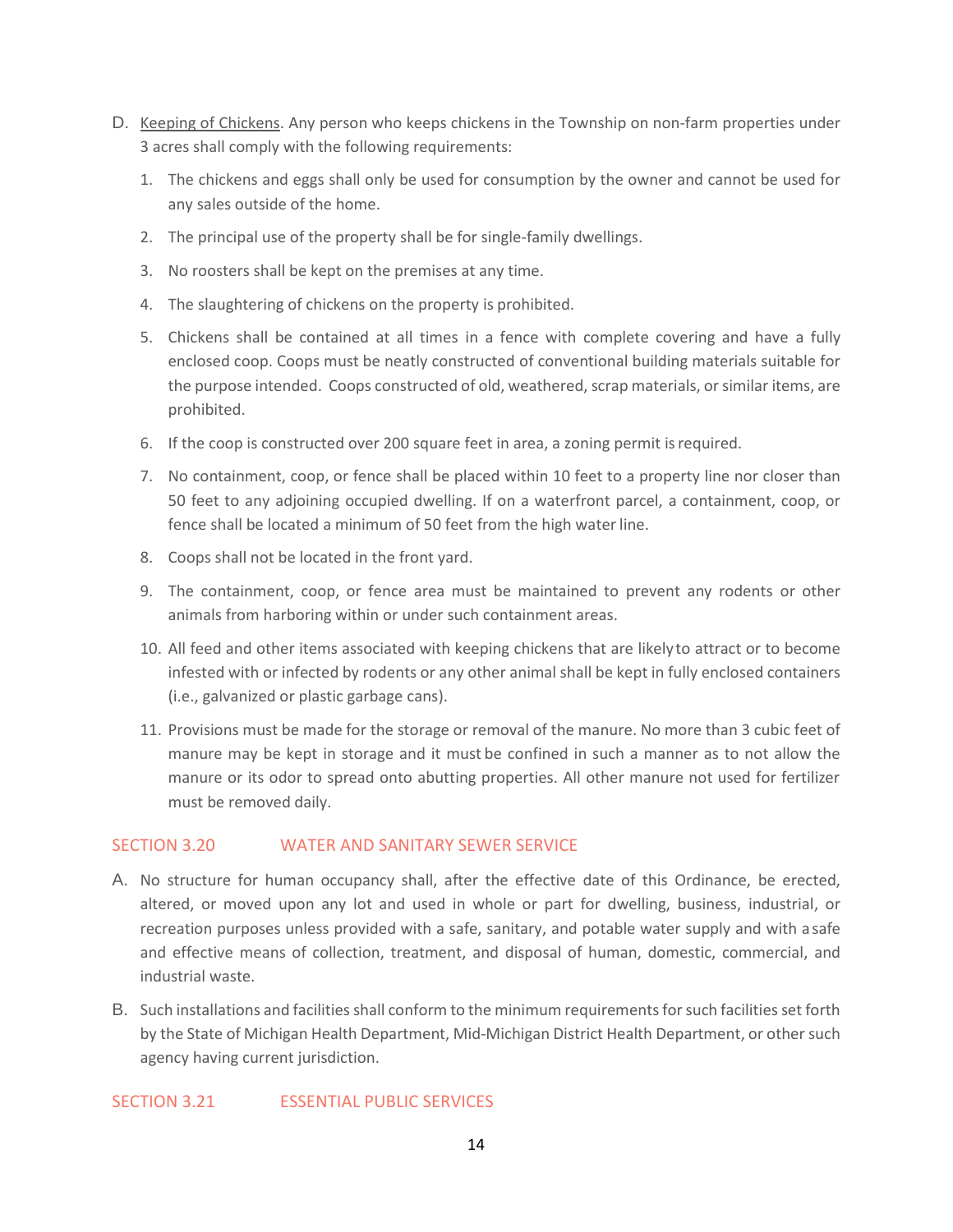- A. The erection, construction, alteration, or maintenance and use of essential public services shall be permitted in any zoning district.
- B. Such use must comply with all regulations of the district in which such use is located, proposed to be located, or is altered.
- C. Such use is not exempt from the Township's permit requirements, corresponding inspections, and fees.

### SECTION 3.22 BUILDING AND STRUCTURE HEIGHT EXCEPTIONS

- A. Height requirements may be exceeded by the following in any district: Parapet walls not exceeding four feet in height, chimneys, cooling towers, elevator bulkheads, fire towers, gas tanks, grain elevators and bins, silos, stacks, stage towers and scenery lofts, water tanks, public monuments, church spires, radio and television antennas and towers, penthouses or roof structures housing necessary mechanical appurtenances, and similar structures.
- B. In accordance with the Right to Farm Act (Act 93 of 1981), farm buildings or structures in the Agricultural and Rural Residential districts shall not be subject to district height standards if in compliance with Generally Accepted Agricultural Management Practices (GAAMPs).

### SECTION 3.23 WITHHOLDING OF APPROVAL

The Zoning Administrator, Planning Commission, or Township Board may withhold granting of any approval required by this Ordinance pending approvals which may be required by county, state, or federal agencies or departments.

### SECTION 3.24 TIMELY COMPLETION OF CONSTRUCTION REQUIRED

Following the initiation of the construction, erection, reconstruction, modification, expansion or enlargement of any building or other structure authorized under the provisions of this Ordinance, completion of such work shall be diligently pursued and completed in a timely manner. Unless otherwise specified as a condition of approval of a site plan or special land use by the Planning Commission, any construction authorized under the provisions of this Ordinance shall be completed or be diligently pursued within two years from the date of issuance of a building permit for such construction. Renewal permits must be obtained for the balance of the unfinished work.

### SECTION 3.25 TEMPORARY DWELLINGS

The Zoning Administrator may grant a Zoning Permit authorizing the temporary occupancy of a mobile home, existing dwelling unit, or recreational vehicle as a temporary residence for a period not to exceed one year during construction or reconstruction of a permanent dwelling or new dwelling unit for occupancy by the applicant on the lot or parcel on which the mobile home, existing dwelling unit, or recreational vehicle is proposed to be temporarily located. The following additional requirements shall also apply: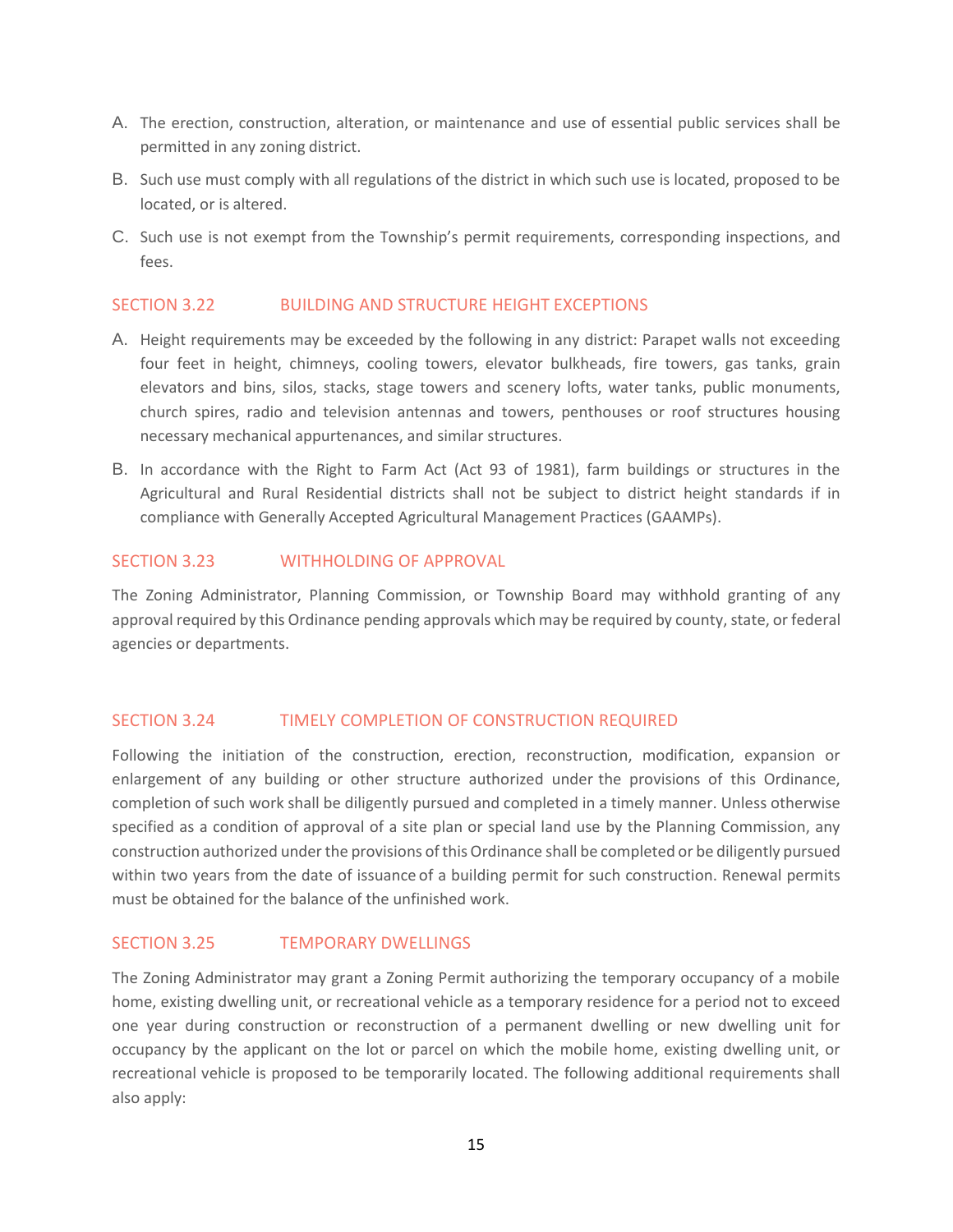- A. The applicant shall demonstrate his or her ability and intent to erect a permanent dwelling unit on the lot within the one (1) year period of the permit.
- B. The lot or parcel shall have running water and sewage facilities to which the temporary residence is to be connected.
- C. Upon expiration of the one (1) year period of a Zoning Permit granted pursuant to this Section, the Zoning Administrator may renew the permit for one (1) additional period of six (6) months upon sufficient showing that construction of the permanent dwelling could not be completed within the original one (1) year, but has substantially progressed during the period.
- D. A performance guarantee pursuant to Section 29.06 shall be required to ensure removal of the mobile home from the premises upon expiration of the one-year permit or any extension.
- E. The applicant must sign a temporary dwelling agreement provided by the Township.

## SECTION 3.26 LIGHTING REQUIREMENTS

- A. Purpose. Lighting requirements are intended to create and maintain safe nighttime environments for both pedestrians and drivers on public roadways and right-of-ways by minimizing brightly-lighted surfaces and lighting glare, as well as extended areas along sidewalks and streets. The following requirements shall be considered by the Planning Commission and Zoning Administrator in the review of all site plans submitted for approval under the terms of this Zoning Ordinance.
- B. Exempted Lighting. The following types of outdoor lighting shall be exempted from the standards of this section:
	- 1. Residential decorative lighting, such as porch lights, low-level lawn lights, special seasonal lights such as Christmas decorations, and residential yard lights whether building-mounted or polemounted, provided the light intensity or brightness at any property line shall not exceed one footcandle. Light spillover onto public rights-of-way is exempt from this section.
	- 2. Sign lighting as regulated by Chapter 21.
	- 3. Lighting associated with detached single-family and two-family housing.
- C. Regulated Lighting. The following types of lighting shall be regulated by this Ordinance:
	- 1. Parking lot lighting and site lighting for commercial, industrial, institutional, and multiple-family developments.
	- 2. Privately-owned roadway lighting.
	- 3. Building façade lighting.
	- 4. Other forms of outdoor lighting which, in the judgement of the Planning Commission or Zoning Administrator, is similar in character, luminosity, and/or glare to the foregoing.
	- 5. All forms of neon lighting.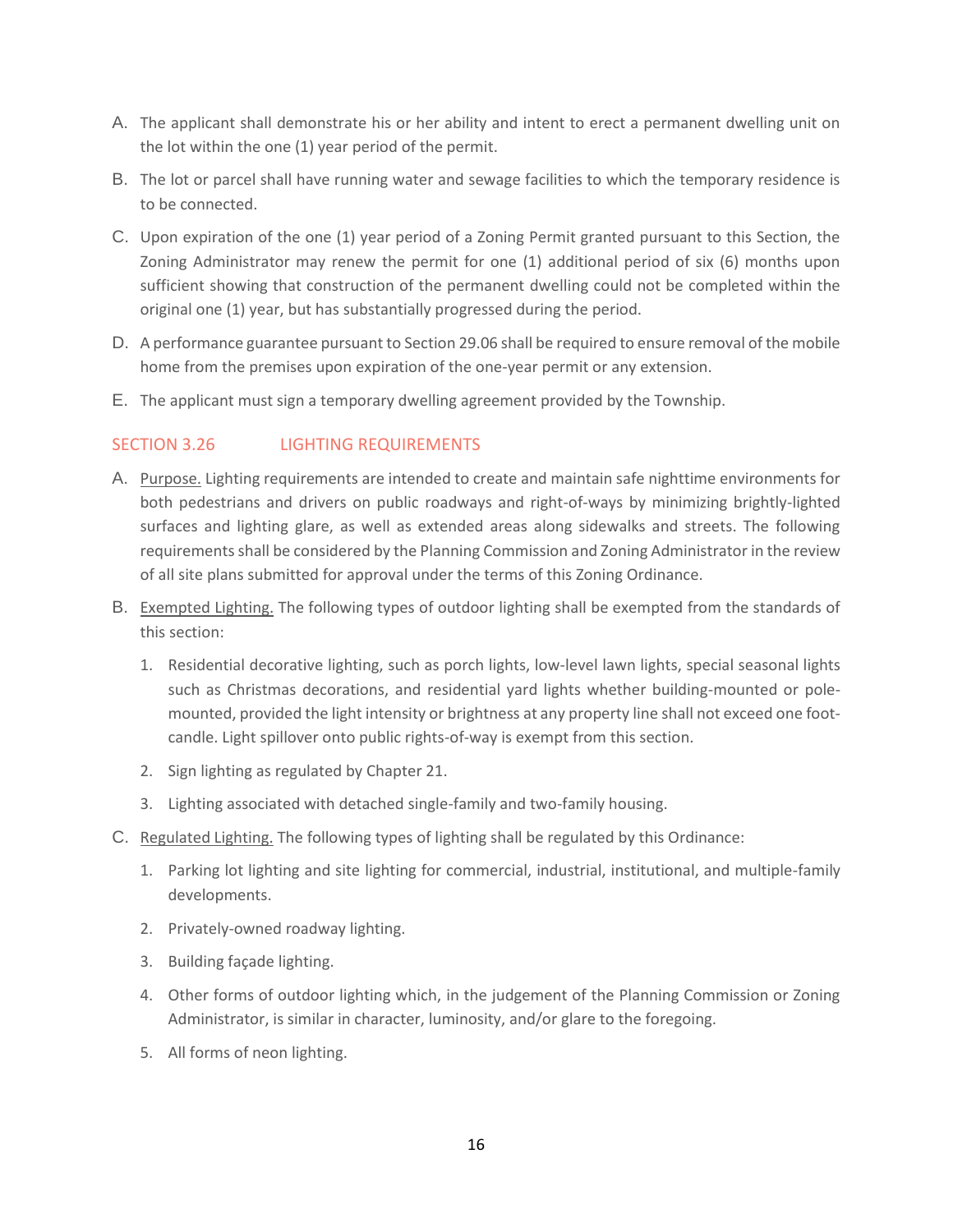

- D. Standards. Regulated lighting shall comply with the following requirements:
	- 1. Lighting shall be shielded, hooded, and/or louvered to reduce glare and be so arranged and maintained as to provide a glare-free area beyond the property line and beyond any public rightof-way, or the light source is not directly visible from beyond the boundary of the site. Light shall not shine upon any adjoining or nearby lots.
	- 2. Light fixtures shall be no higher than 20 feet. For parking lots serving a single building or groups of related commercial, industrial, or office buildings in excess of 500 spaces, the Planning Commission or Zoning Administrator may permit a higher light fixture in selected locations within the parking lot where existing or planned residential areas will not be affected.
	- 3. Lighting fixtures shall have 100 percent cut-off above the horizontal plane at the lowest part of the point light source. The light rays shall not be emitted by the installed fixture at angles above the horizontal plane.
	- 4. The light from any illuminated source shall be designed so that the light intensity or brightness at any property line shall not exceed one foot-candle, except where the property abuts a residential district or use, where a maximum of 0.5 foot-candle is permitted.
	- 5. There shall be no lighting of a blinking, flashing, or fluttering nature, including changes in light intensity, brightness, or color. Beacon, strobe, and searchlights are not permitted.
	- 6. No colored lights shall be used at any location or in any manner so as to be confused with or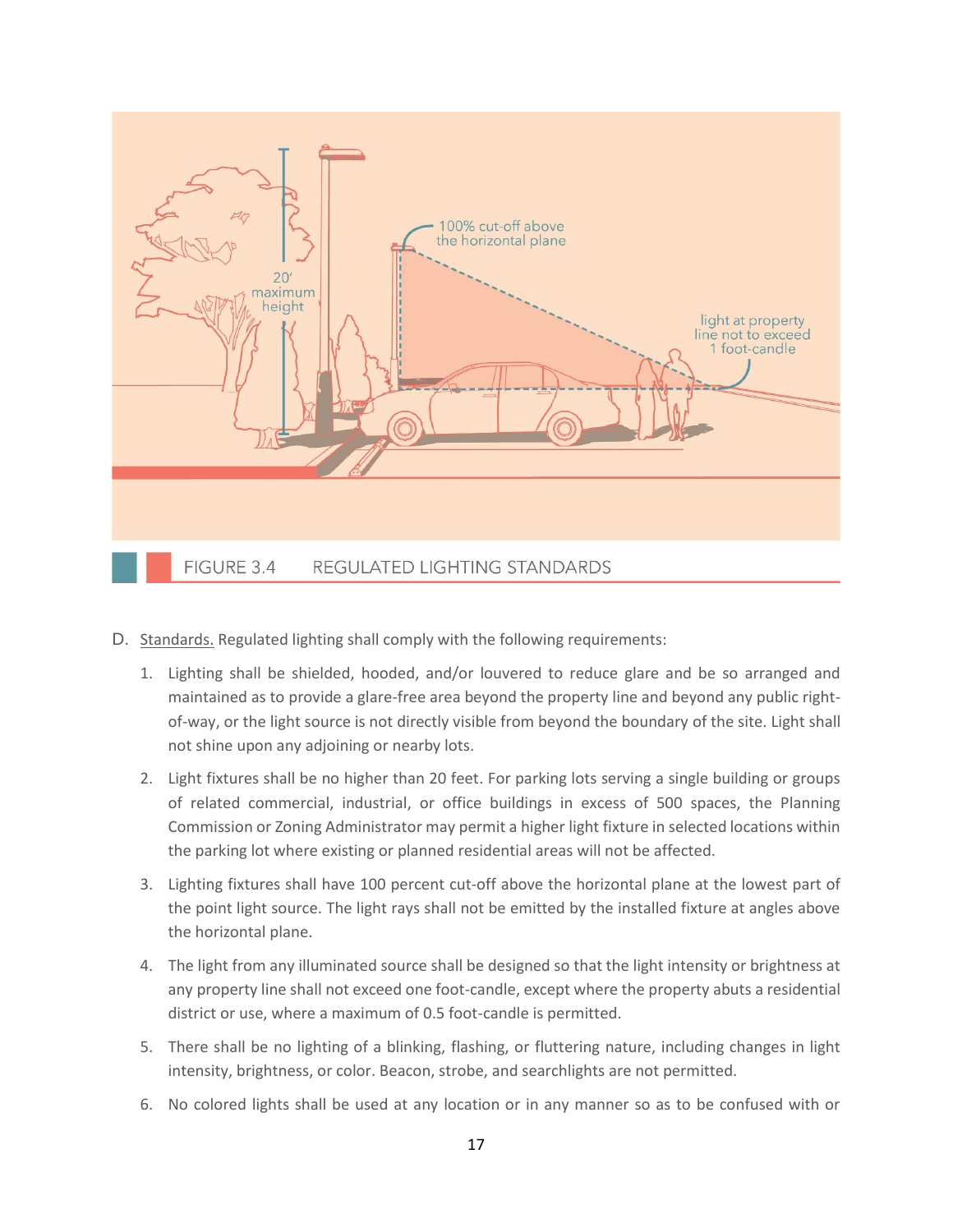construed as traffic control devices.

7. Outdoor recreation area lighting may use standard color metal halide sources and standard sports lighting fixtures if they are mounted at a sufficient height and property equipped with baffling, glare guards, or lenses to meet the requirements of this section.

### SECTION 3.27 RESERVED

### SECTION 3.28 RESERVED

### SECTION 3.29 DUMPSTERS

Dumpsters or other refuse or recycling containers that serve multi-family residential buildings, institutional, commercial, office, or industrial establishments shall be enclosed and comply with the following requirements:

- A. Dumpster pads in parking areas shall be located so as not to interfere with general public/patron normal traffic flow.
- B. Dumpsters shall be screened by a continuous opaque screen at least six feet in height. The screen may be comprised of berming, plant material, screen walls, fences, or any combination of these elements suitable to screen the dumpster and prevent rodent infestation. Dumpsters may be installed within buffer zones.
- C. The enclosure shall be four-sided with a lockable gate constructed of opaque materials; provided the Zoning Administrator or Planning Commission may permit a three-sided enclosure where site configuration makes a four-sided enclosure impractical or where a three-sided enclosure will effectively screen the dumpster from view from the adjoining right-of-way.
- D. Interiors and exteriors of enclosures shall be kept clean and free of debris and clutter.

## SECTION 3.30 UNCLASSIFIED USES

Where a proposed use of land or use of a building is not expressly authorized, contemplated, or named by this Ordinance in any of the zoning districts, or where the Zoning Administrator has a question as to the appropriateness of a use that involves other features which are not expressly authorized, contemplated or specified in this Ordinance, the Zoning Administrator may determine that the use is unclassified. In the case of an unclassified use, an amendment to classify, permit, and regulate the use may be initiated pursuant to Section 29.04 of this Ordinance. Unclassified uses may not be treated as a special land use. Unclassified uses are unlawful.

### SECTION 3.31 RESERVED

### SECTION 3.32 PROHIBITION OF CERTAIN MARIJUANA ESTABLISHMENTS AND FACILITIES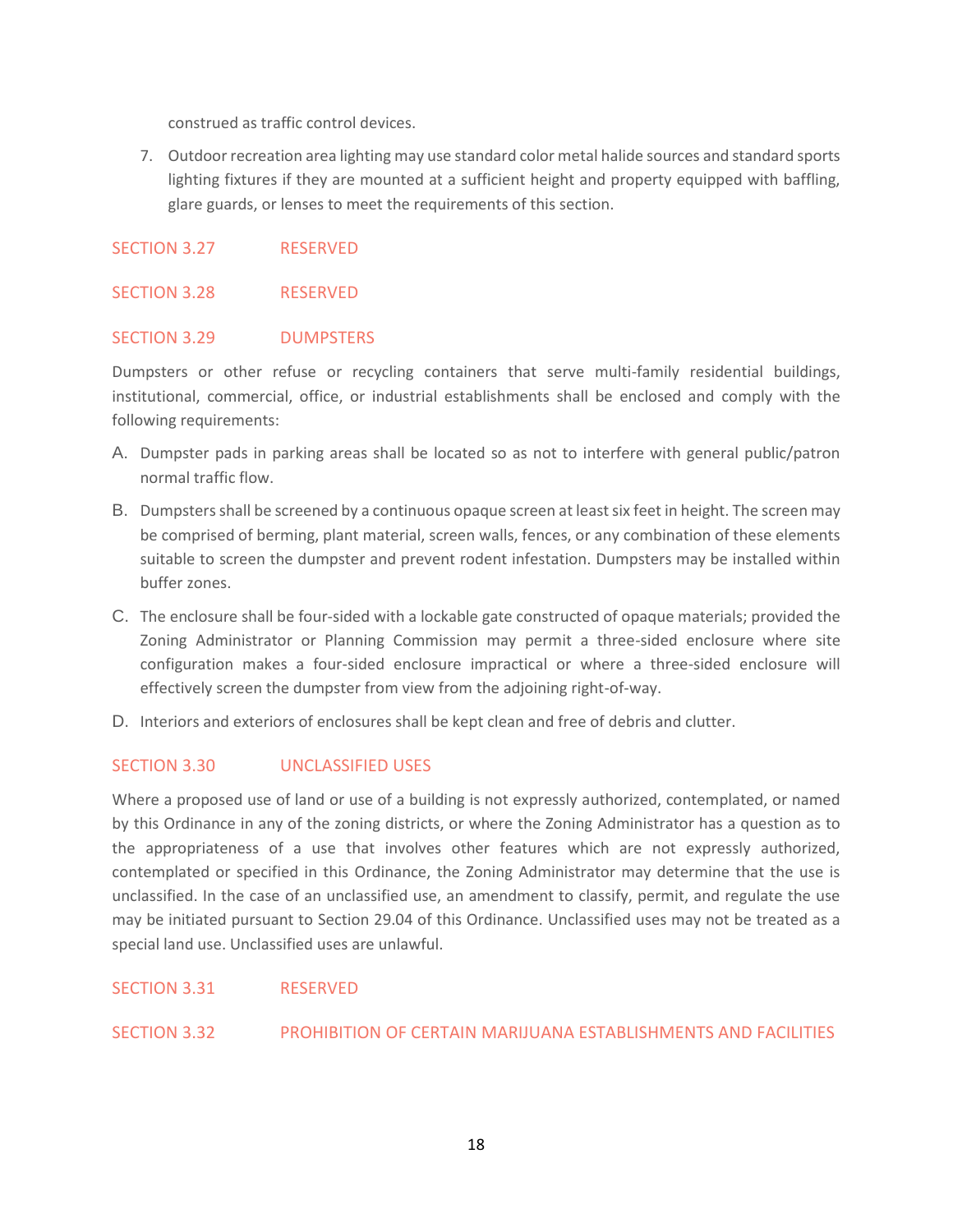- A. Pursuant to Section 6 of the Michigan Regulation and Taxation of Marijuana Act (the "Act"), marijuana establishments are prohibited in the boundaries of Eureka Charter Township and shall not be permitted as a home-based business under Chapter 28 of this Ordinance.
- B. Pursuant to the Medical Marihuana Facilities Licensing Act, PA 281 of 2016, as amended, marihuana facilities are prohibited in the boundaries of Eureka Charter Township.
- C. No medical marijuana dispensary, grower operation (as defined by Michigan law), provisioning center (as defined by Michigan law), secure transporter (as defined by Michigan law), safety compliance center (as defined by Michigan law), processing facility or similar facility, use or business shall occur, be established, be conducted, or be present within Eureka Charter Township.
- D. No medical marijuana dispensary, grower operation (as defined by Michigan law), provisioning center (as defined by Michigan law), secure transporter (as defined by Michigan law), safety compliance center (as defined by Michigan law), processing facility or similar facility, use or business, that was engaged in prior to the enactment of this section, shall be deemed to have been a legally established use; that use shall not be entitled to claim legal nonconforming status.
- E. This section does not supersede rights and privileges of any individual or other person under Section 5 of the Michigan Regulation and Taxation of Marijuana Act, as amended, and does not supersede rights and the regulations under Chapter 28 with respect to medical marijuana facilities established pursuant to the Michigan Medical Marijuana Act.
- F. This section does not supersede rights and privileges of any individual or other person, or the resulting activities of a marihuana facility outside of the Township, under the Medical Marihuana Facilities Licensing Act, 2016 PA 281, the Michigan Medical Marihuana Act, 2008 IL 1, or the Industrial Hemp Research Act, 2014 PA 547, as amended.
- G. Any person who violates, disobeys, omits, neglects, or refuses to comply with any provision of this section, or any amendment thereof, or any person who knowingly or intentionally aids or abets another person in violation of this Ordinance, shall be subject to the violations and penalties pursuant to Section 29.07 of this Ordinance and shall be declared to be a nuisance per se and offensive to the public health, safety, and welfare.

## SECTION 3.33 DRIVEWAYS

An approved driveway permit shall be obtained from the State Highway Department or the County Road Commission and submitted to the Building Official prior to the issuance of a building permit. A driveway shall be located entirely within the lot that it serves.

## SECTION 3.34 LAKE ACCESS AND FRONTAGE

The following restrictions are intended to limit the number of users of lake or stream frontage in order to preserve the quality of the waters, to promote safety, and to preserve the quality of recreational use of all waters within the Township.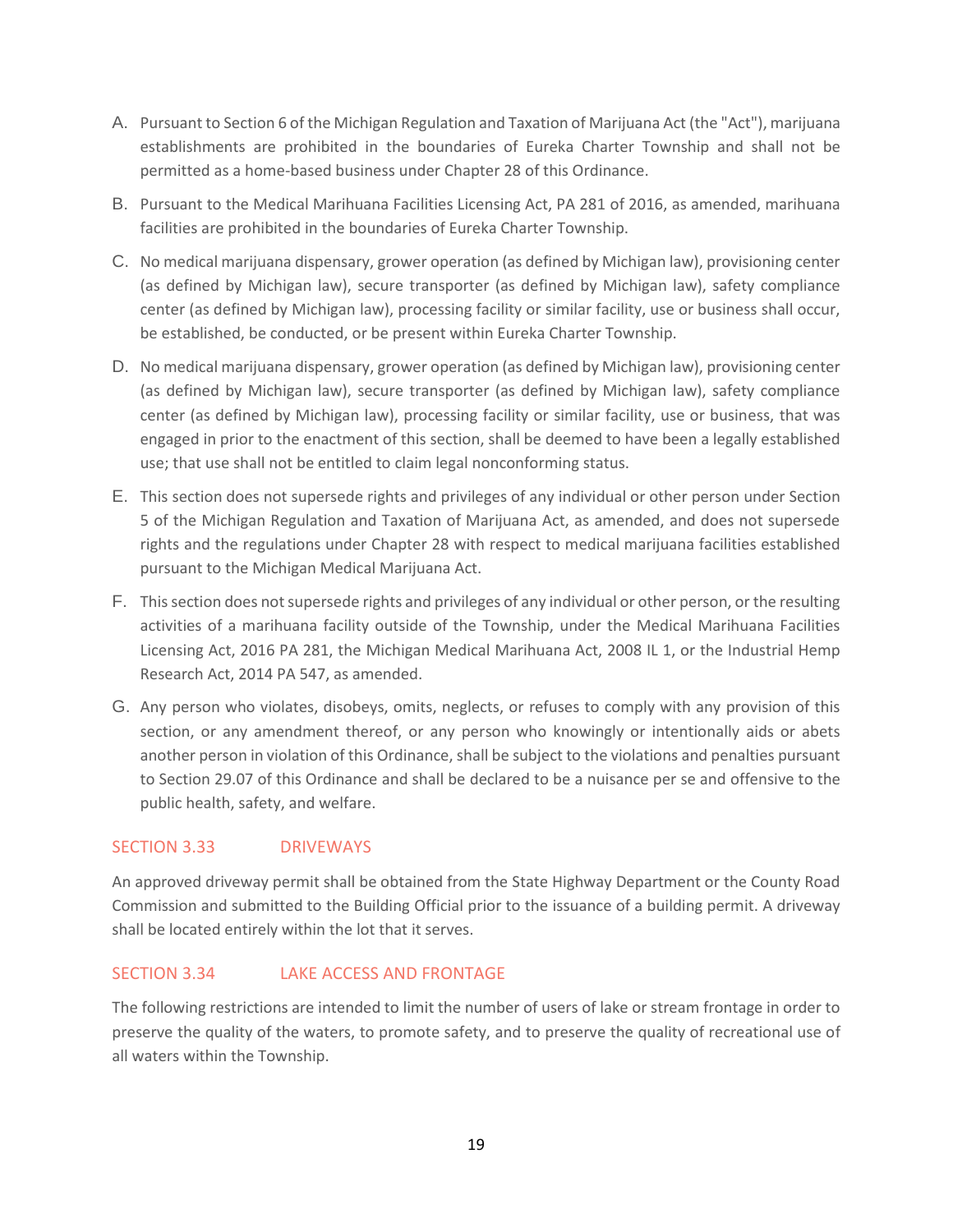- A. In all zoning districts, there shall be at least 80 feet of lake or stream frontage as measured along the normal high water mark of the lake or stream for each single family home, dwelling unit, cottage, condominium unit, site condominium unit, or apartment unit utilizing or accessing the lake or stream frontage.
- B. Any multiple-unit residential development in any zoning district that shares a common lake or stream front area or frontage may not permit lake or stream use or access to more than one single family home, dwelling unit, cottage, condominium unit, site condominium unit, or apartment unit for each 80 feet of lake or stream frontage in such common lake or stream front area, as measured along the normal high water make line of the lake or stream.
- C. Any multiple-unit residential development shall have not more than one dock for each 80 feet of lake or stream frontage, as measured along the normal high water mark of the lake or stream, in any zoning district in the Township. All such docks and docking or mooring shall also comply with all other applicable Township ordinances.
- D. The above restrictions shall apply to all lots and parcels on or abutting any lake or stream in all zoning districts, regardless of whether access to the lake or stream waters shall be by easement, park, common-fee ownership, single-fee ownership, condominium arrangement, license, or lease.
- E. In all zoning districts, no lake access, boat ramp, shore station, dock, boat launch, or shoreline abutting a lake shall be utilized for commercial, business, outdoor recreational (or entertainment) facilities, institutional or nonresidential or nonagricultural uses or purposes unless such use is authorized pursuant to a special use approval (and meets the requirements of the zoning district involved) or a planned unit development (PUD) approval.
- F. The lake access and use regulations contained in this section shall be fully applicable to all planned unit development (PUD) and special use projects or developments.
- G. In addition to the above limitations, no easement, private park, common area, lot or access property abutting or adjoining a lake or stream shall be used to permit access to the Lake or stream for more than one single family home, dwelling unit, condominium unit, site condominium unit, apartment unit or any other use unless such additional access use is approved as a special use (and meets the requirements of the zoning district involved) or as a planned unit development (PUD).
- H. The minimum water frontage requirements of this section shall be doubled if the property involved is not served with public sewer or if more than 50 percent of the water frontage of the property involved is comprised of or adjoins a wetland as defined by Michigan law.
- I. If a property is located within a zoning district where the minimum lot width requirement is greater than 80 feet, the minimum water frontage requirements of subsections A, B, and C hereof shall be increased so as to equal the minimum lot width requirement of the zoning district in which the property is located.

## SECTION 3.35 LOT WIDTH; FRONTAGE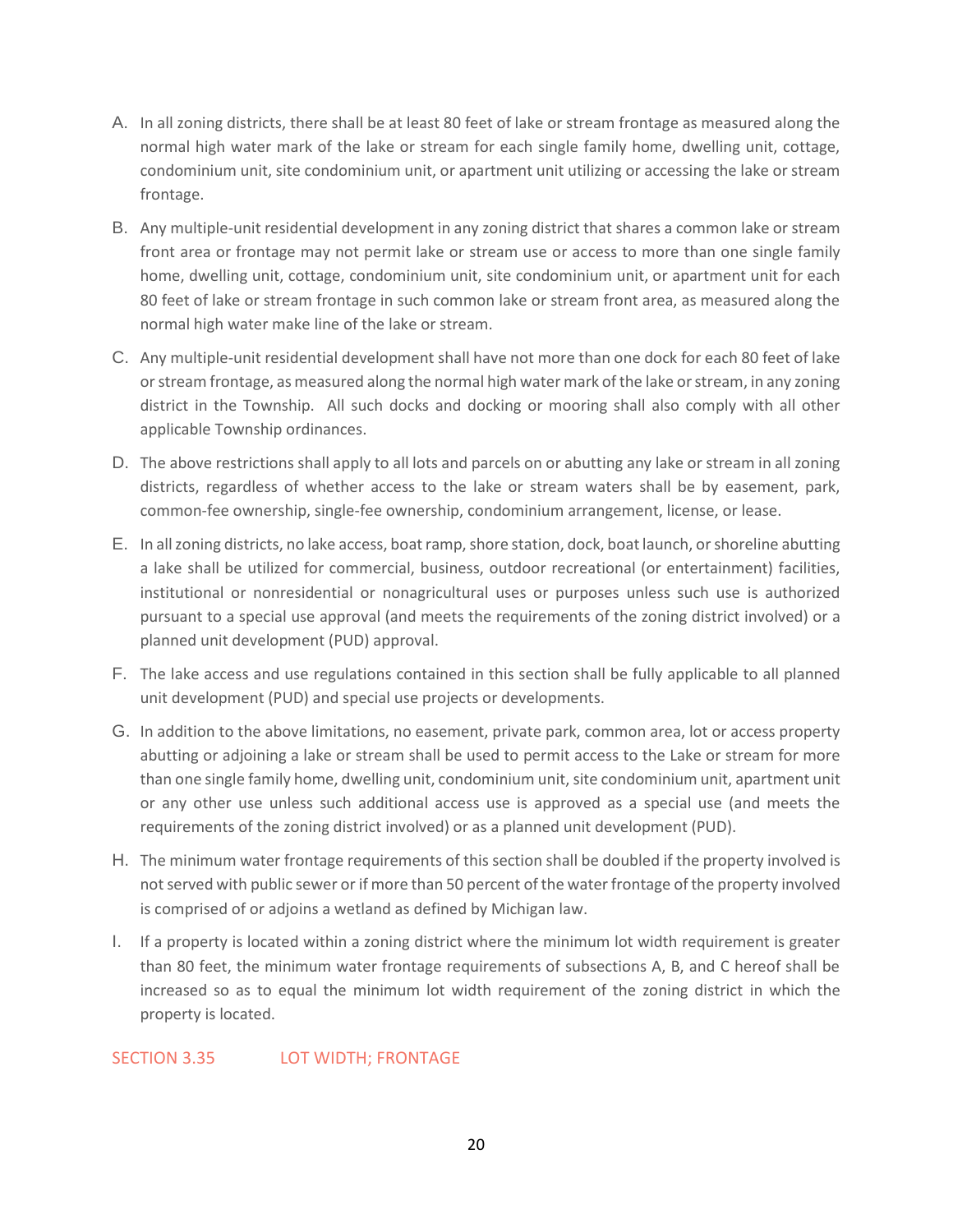- A. The minimum lot width required in each zoning district shall be maintained across the entire length/depth of the lot or parcel, except as provided in subsection B, below.
- B. All lots shall have frontage on a public street or on a lawful private road for a distance equal to or greater than the minimum lot width specified for the district in which the lot or parcel of land is located. Lots abutting a cul-de-sac shall be permitted to have less street or road frontage (but in no case less than 33 feet of such frontage), provided, however, that a special land use is obtained pursuant to Article 13, and further provided that the lot width at the front setback line, (or the rear setback line in the case of waterfront lots) and beyond shall satisfy the minimum lot width requirement of the district in which the lot or parcel of land is located.
- C. For all lots or parcels abutting or having frontage on a lake or stream, each lot or parcel shall have frontage on the lake or stream, as measured at the normal high water mark, equal to or greater than the minimum lot width requirement of the zoning district within which the property is located.
- D. For the purposes of this section, the measurement of lot width and frontage shall exclude all street or road rights-of-way or easements.
- E. Where property is located on opposite sides of a public road or public street right-of-way and is in common ownership, the property shall not be considered to be one lot or parcel but shall be deemed separate lots or parcels. Furthermore, the land on each side of the public road or street shall meet all applicable requirements specified by this Ordinance for an individual lot or lots.

## SECTION 3.36 DIVISION OF PARCELS OR LOTS

No lot or parcel (platted or unplatted) shall be divided, altered, split, or subdivided unless said action meets this Ordinance and all other applicable Township ordinances.

## SECTION 3.37 LOT WIDTH-TO-DEPTH RATIO

In all zoning districts, the depth of all lots created of record after the adoption of this Ordinance shall not exceed four (4) times the width of the lot. For purposes of this section, the measurement for lot width shall be taken along the frontage on the public street or other approved road. The measurement for depth, for purposes of this section, shall be taken from the street or road frontage to the point of the lot located farthest from the street or road frontage. The Planning Commission may permit, as a special land use, a lot with a depth greater than four times the width of the lot, as measured in the manner stated above, if the Planning Commission determines that the area in which the lot is located is not suitable for future development because of the presence of wetlands or severe topography or if such lot or parcel is located in a flood plain. In addition, as to lands in the AG, Agricultural District, the Planning Commission shall approve such a special land use only if it determines that the following conditions have been satisfied:

A. The parcel is poorly suited for agricultural production due to existing soil conditions, slope, or the presence of natural vegetation, such as woodlots, brushland, and wetlands. The Planning Commission, in making its determination, may consider facts such as, but not limited to, past and present uses of the parcel, past productivity, and the difficulty in making the parcel suitable for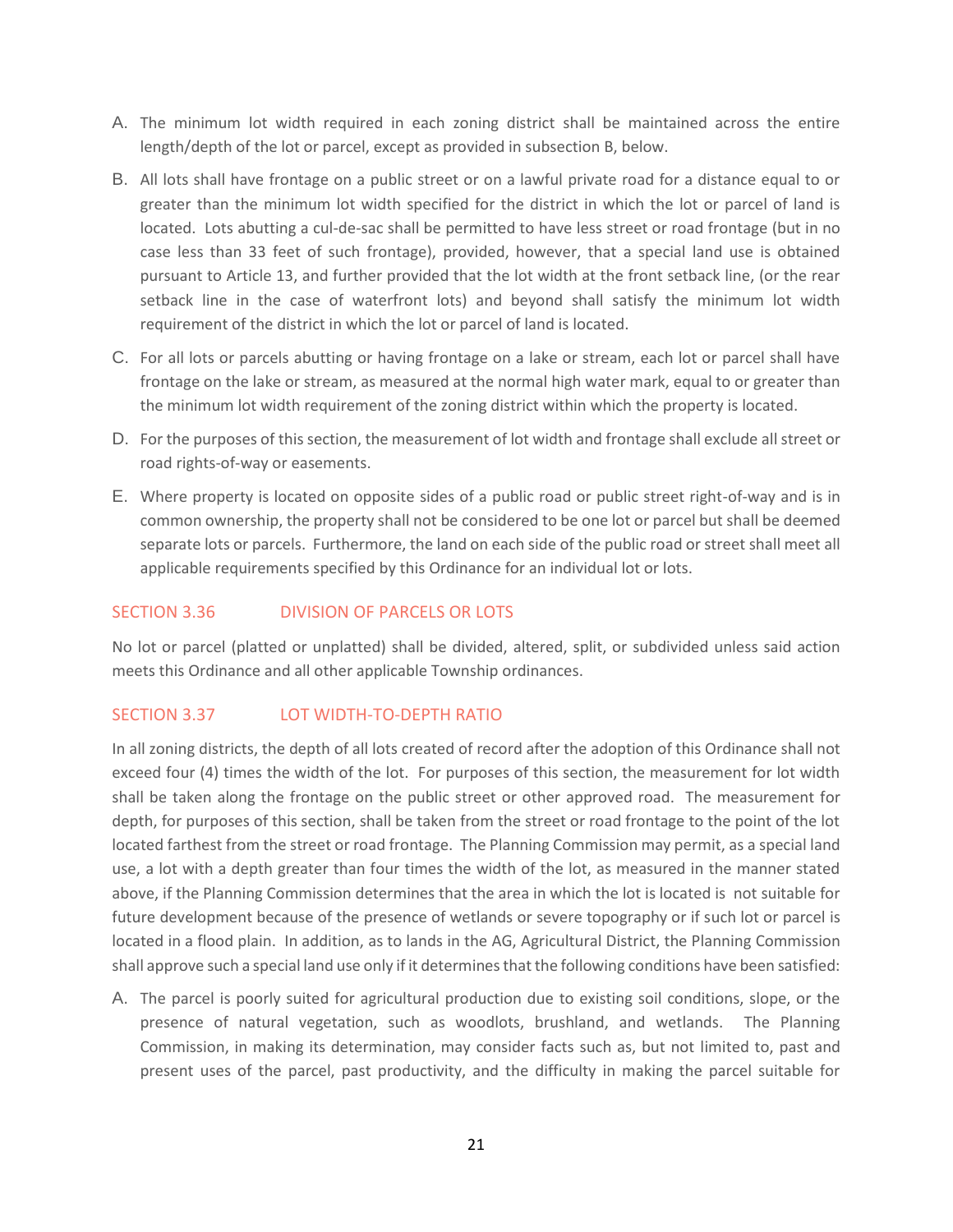farming, including the presence of highly erodible land, as defined by the Conservation Service (or successor).

- B. There will be a minimal likelihood of conflicts arising between the residential use and the surrounding agricultural activities.
- C. The permitting of the residential use in the circumstances under consideration will not adversely affect the long-term plans and development policies of Eureka Charter Township.

## SECTION 3.38 LOT COVERAGE

Except as expressly permitted otherwise in this Zoning Ordinance, no more than 50 percent of the surface area of any lot or parcel in any zoning district shall be covered in total by buildings, structures, streets, or paved surface areas. Additionally, no more than 30 percent of any parcel or lot in any zoning district shall be covered by buildings.

## SECTION 3.40 LAND DIVISIONS

- A. No lot, parcel of land, or access easement shall be created that does not fully comply with the minimum area, width, frontage, and other minimum requirements of the Eureka Charter Township Zoning Ordinance. All land divisions, lot splits, or property boundary reconfigurations of platted lots and unplatted parcels of land shall comply with all applicable requirements of the Zoning Ordinance and the Michigan Land Division Act.
- B. No land division, lot split, creation of an access easement, or reconfiguration or adjustment of property boundary lines shall occur unless and until a land division permit has been obtained from the Zoning Administrator or such other person as may be designated for such purpose by resolution of the Township Board. No permit for a land division shall be issued unless and until the Township determines that the land division, lot split, access easement, or boundary reconfiguration or adjustment, as well as the resulting lots, parcels of land, or access easements, fully complies with the requirements of the Zoning Ordinance and all other applicable Township ordinances. Fees for a land division permit shall be established from time to time by resolution of the Township Board. No land division permit shall be approved or issued unless the application for such permit is accompanied by a survey prepared by a registered land surveyor or engineer showing all resulting lots or parcels of land, easements (if any), and legal descriptions thereof. The Township may waive the requirement of a survey, for good cause shown by the applicant. No permit for division of a platted lot or lots, shall be issued unless and until such land division is approved by the Township Board. No platted lot shall be partitioned or divided into more than four parcels of land.

## SECTION 3.41 CERTAIN LARGE SCALE RESIDENTIAL DEVELOPMENTS

Certain large scale residential developments (being those which include 11 or more lots, parcels or site condominium units in the AG Agricultural, RR Rural Residential SR Suburban Residential or UR Urban Residential Districts shall be developed, platted or divided only as planned unit developments ("PUD"). The regulating of such development on a PUD basis will enable the Township to control and moderate the size, scope and impact of such development, in accordance with the Township Master Plan and the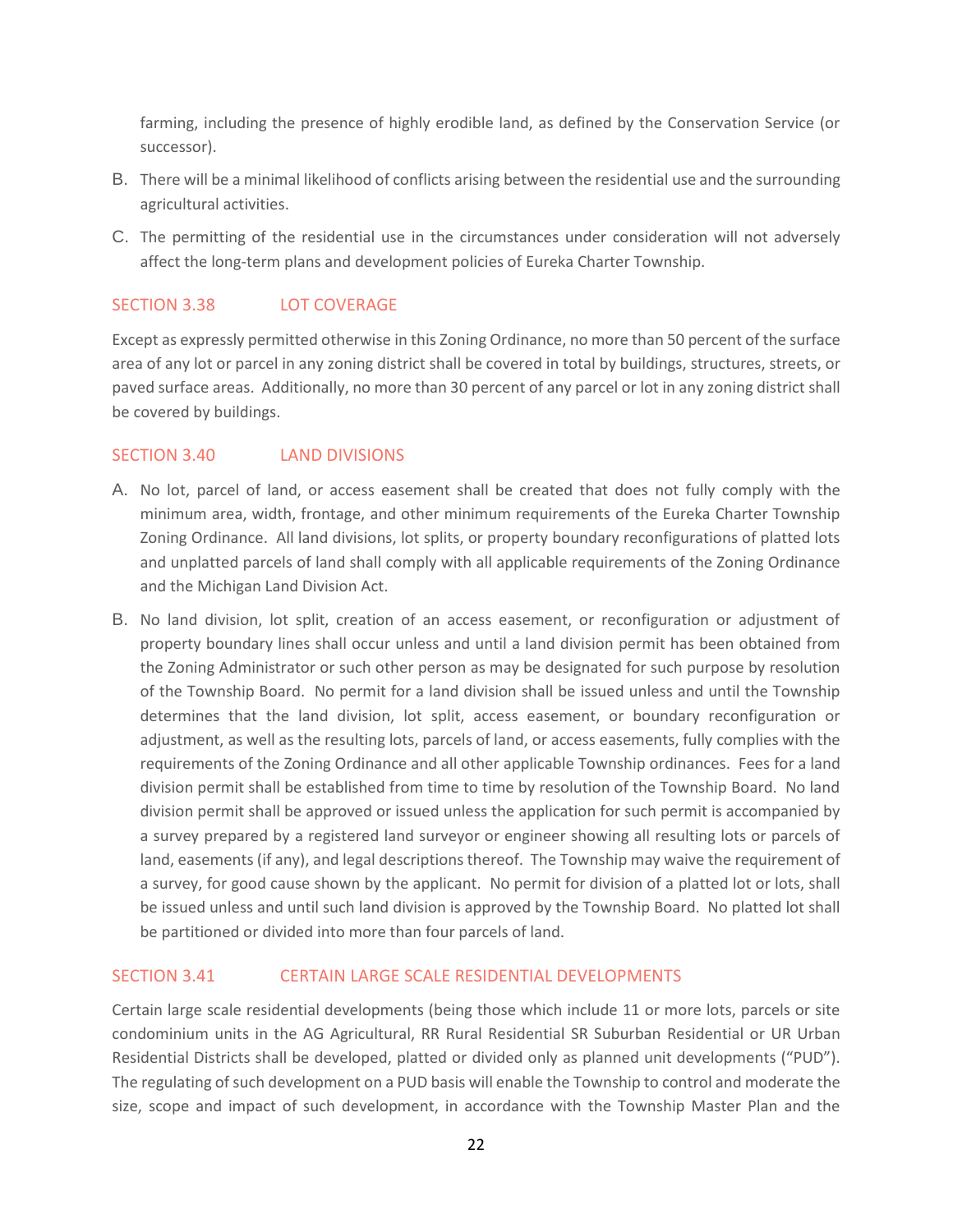purposes of the Ordinance. The requirements of this section shall apply whether such development involves simple land divisions, platted subdivisions, site condominium units, or any other type of land division, conveyance or development resulting in a number of lots, parcels, site condominium units or other land divisions greater than ten (10).

## SECTION 3.42 CHANNELS AND CANALS

No channel, canal or similar waterway or device shall be dug, constructed, dredged, enlarged or created out of or that connects to any lake in the Township. Nor shall the size or surface area of any lake be increased by digging, dredging or excavation upland from the ordinary high water mark of the lake; provided, however, that this section shall not apply to the following:

- A. Any lawful dredging occurring on existing lake bottomlands which are lakeward of the ordinary high water mark of the lake.
- B. Lawful dredging upland from the ordinary high water mark of a lake so as to create not more than two boat wells (i.e., a mooring area for boats) so long as the water surface area dredged, excavated or otherwise created does not exceed 25 feet in width along the lake frontage and 20 feet of depth from the ordinary high water mark of the lake.
- C. The lawful creation or enlargement of a pond which does not abut or connect into an existing lake.
- D. The lawful dredging of an existing canal or channel pursuant to applicable state laws and permit requirements, so long as such channel or canal is not enlarged or expanded.

## SECTION 3.43 RAILINGS ON RETAINING WALLS AND SIMILAR ITEMS

If a retaining wall, earth buildup or other structure or condition is created within 30 feet of a residential dwelling and has on one or more sides a drop of more than 30 inches, the Zoning Administrator shall have the discretion to require installation and maintenance of a railing, fence or other restraint device to prevent children and others from falling, if the Zoning Administrator determines that such a restraint is reasonably necessary for safety. Any party aggrieved by such a determination by the Zoning Administrator may appeal that decision to the Zoning Board of Appeals pursuant to the time limits and procedures specified in Chapter 24 of this Ordinance.

## SECTION 3.44 CERTAIN RETAINING WALLS AND EARTH BUILDUPS SHALL CONSTITUTE **STRUCTURES**

If the natural grade within 15 feet of a building (whether existing or under construction) is built up and is retained and is partially or wholly retained or kept in place by a retaining wall, retention wall, landscaping timbers, or similar items in order to allow access to a door, entry, or exit for the building, such buildup and retaining items shall be deemed a structure for purposes of setback requirements.

## SECTION 3.45 LOTS PARTIALLY OUTSIDE TOWNSHIP BOUNDARIES

In cases where a lot lies partially outside of the Township's boundaries, if a proposed lot, building, structure, or use would not satisfy the minimum area, dimensional, and street frontage provisions of this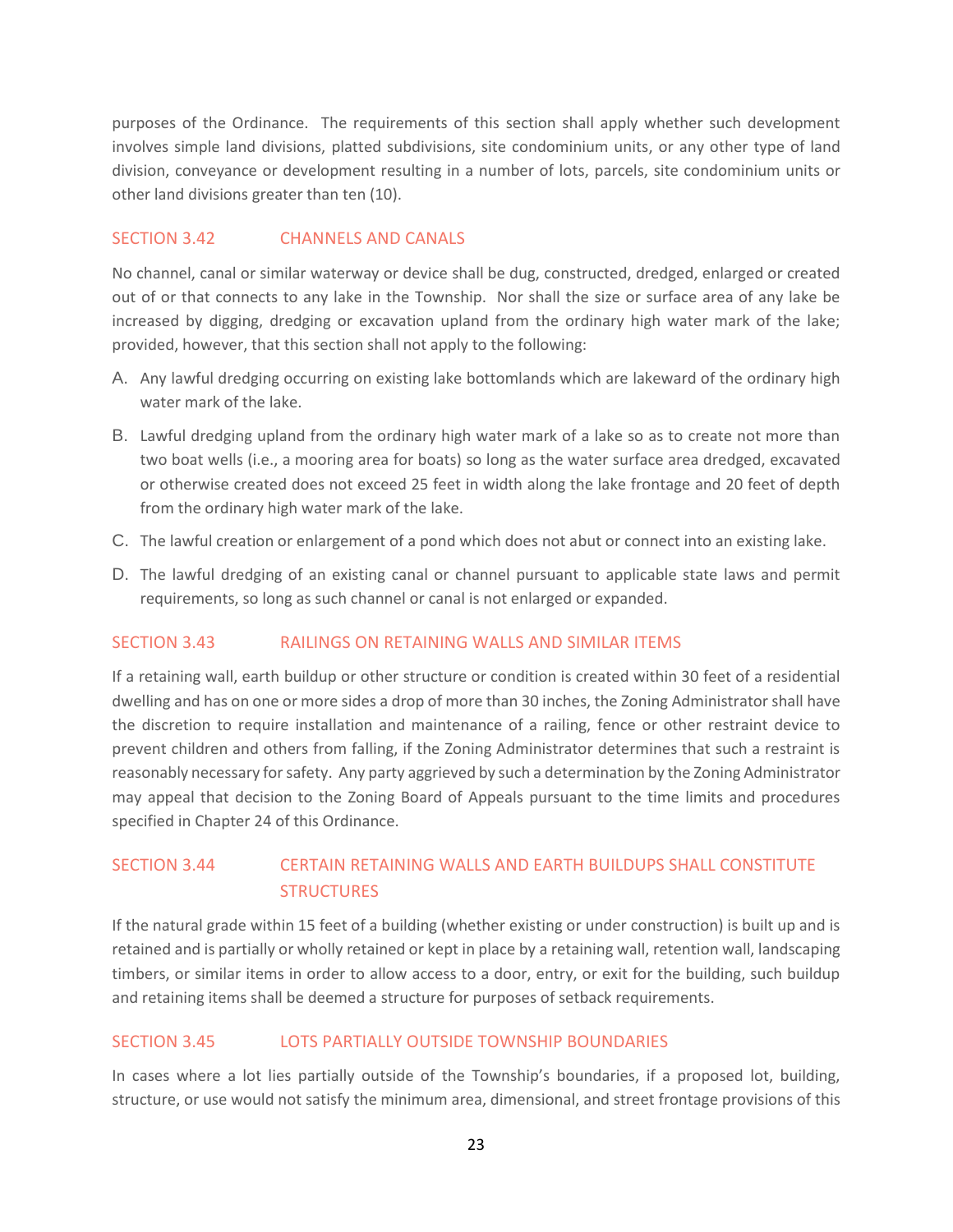Ordinance with respect to that part of the lot located within the Township, then the minimum provisions of this Ordinance shall be applied with respect to the lot, building, structure, or use as if the entire lot were located within the Township, provided, however, that the entire lot shall comply with the minimum area, width, and frontage requirements of this Ordinance, and provided further that if access to the lot is provided at a location outside the Township boundaries, then such access shall be subject to the approval of the Planning Commission prior to the issuance of a zoning permit or building permit by the Township. For purposes of this section, the Township boundaries shall not be deemed to be a lot line.

## SECTION 3.46 PORTABLE STORAGE CONTAINERS (PSCs)

A temporary storage unit, known as a portable storage container (PSC), and sometimes called a portable on-demand storage unit, may be temporarily delivered, placed, used and removed in any zoning district, but only in compliance with the provisions of this section.

- A. A PSC is a box-like container typically delivered by truck to a location, to serve as a means of temporarily storing household or other personal goods and items. A PSC may be placed temporarily on a lot or parcel of land for the storage of household or other goods, items or objects that are proposed to be moved to another location or that are being stored temporarily during building remodeling or for other purposes requiring temporary storage of such items outside the dwelling or other building in which there were originally located.
- B. Except as stated in subsection C of this section, a PSC may remain on a property not longer than 30 consecutive days in any 12-month period commencing on the date when the PSC is first placed on the property; provided, however, that the person using the PSC may apply to the Zoning Administrator for approval of a PSC remaining on a property for a greater period of time and, if the person using the PSC demonstrates a sufficient need, the Zoning Administrator may approve the use of the PSC for a greater period of time, subject to such reasonable conditions as may be imposed by the Administrator.
- C. If a PSC is being used for storage of goods and objects during the remodeling or reconstruction of a building on the property, the PSC may remain on the property not longer than 90 days in any 12 month period, commencing on the date when the PSC is first placed on the property; provided, however, that the person using the PSC may apply to the Zoning Administrator for approval of a PSC remaining on a property for a greater period of time and, if the person using the PSC demonstrates a sufficient need, the Zoning Administrator may approve the use of the PSC for a greater period of time, subject to such reasonable conditions as may be imposed by the Administrator.
- D. No more than two PSCs may be placed on a lot or parcel at any one time, except that the zoning administrator may approve a greater number for a stated period of time, upon a showing of reasonable necessity therefor by the property owner.
- E. A PSC shall be placed no closer than ten feet from any public or private street right-of-way, nor closer than ten feet from any property line.
- F. Any signage or other writing or graphic material on a PSC shall be limited to the name, address and telephone number of the provider of the PSC. Such signage or other writing or graphic material shall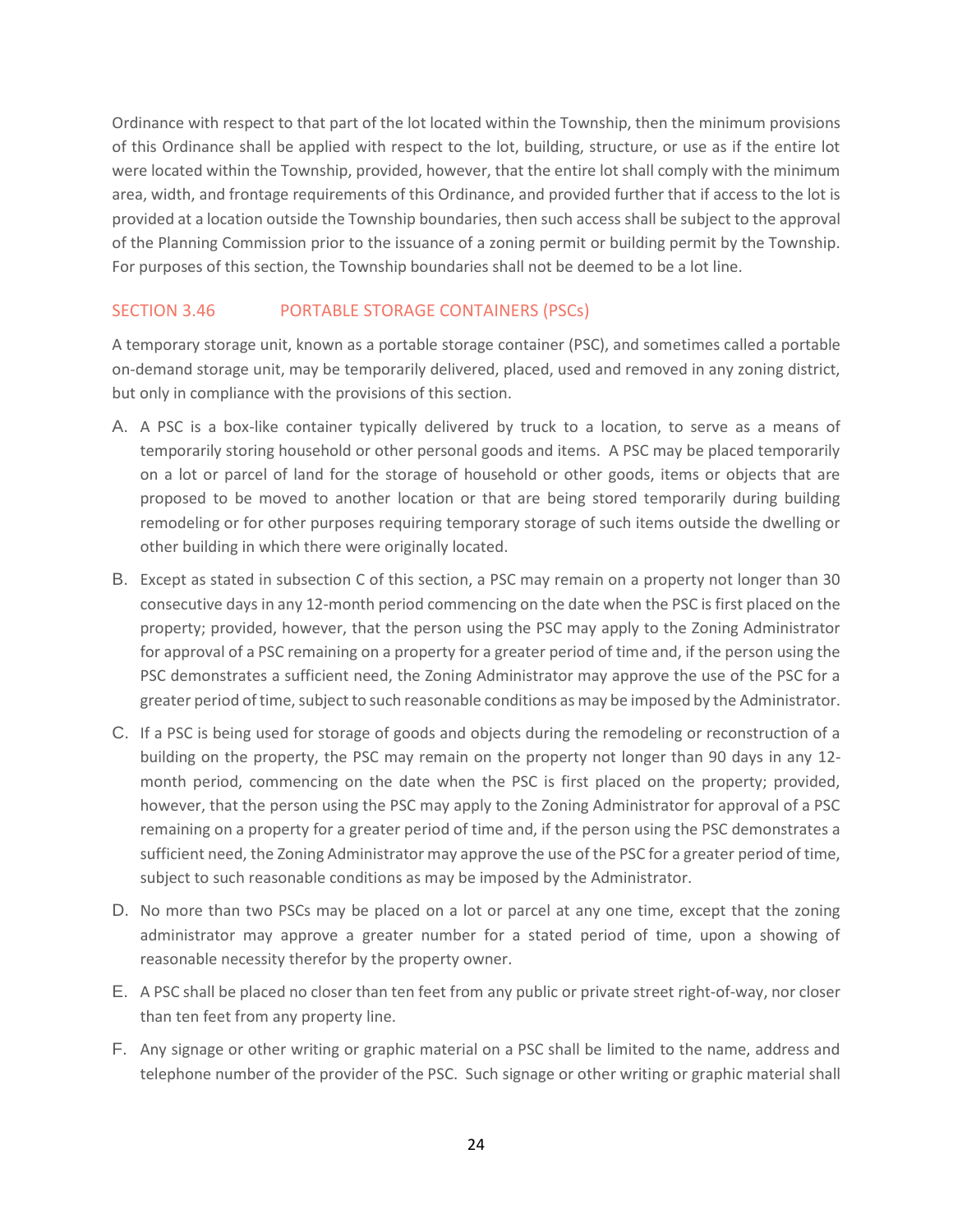not include any advertising, logotype or slogan that refers or pertains to any service or product other than the PSC or the person or business entity that provided the PSC.

- G. A PSC shall not be used for the storage of any toxic or hazardous materials.
- H. A PSC used in an agricultural or residential district shall be used only for the storage of personal goods and property, but shall not be used for the storage of commercial goods, business inventory, or personal property not associated with the dwelling on the lot or parcel on which the PSC is placed.

### SECTION 3.48 CERTAIN PROHIBITED LAND USES

## SECTION 3.49 NO ZONING APPLICATIONS, APPROVALS OR PERMITS FOR A PROPERTY THAT IS IN VIOLATION OF THIS ORDINANCE OR A COURT ORDER OR **JUDGMENT**

Should a parcel or lot be in material or substantial violation of any provision of this Ordinance (or a court order or judgment regarding this Ordinance or the use of the land), then the Township shall not accept, process or approve any request or application by the landowner(s) of the lot or parcel in violation (or anyone else with an interest in the property in violation) unless and until the existing violation or violations of this Ordinance (or the violation or violations of a court order or judgment regarding this Ordinance or the use of the land) have been fully corrected and the parcel or lot complies fully with this Ordinance (and any applicable court order or judgment). The prohibition contained in this Section shall also apply to any zoning request, application or petition, including requests for a zoning approval, rezoning, variance, special land use, temporary use, site plan, permit or other approval that is unrelated to the violation or violations of this Ordinance (or of any applicable court order or judgment) on the lot or parcel involved. The prohibition contained in this Section shall be in addition to (and not exclusive of) any other remedies available to the Township for the enforcement or administration of this Ordinance (or any court order or judgment) and shall be in addition to any other penalties, sanctions or proceedings available at law or equity against the landowner(s) or any other person, firm or entity in violation of this Ordinance (or any court order or judgment).

### SECTION 3.50 UNWHOLESOME SUBSTANCES

A. No unwholesome substance, as hereinafter defined, shall be deposited, buried, stored, dumped or accumulated by any person in any body of water or on or under any land, private or public, in the Township, unless such place has been designated as a public dumping ground by the Township, or unless such substance is housed in a completely enclosed building and in a safe and sanitary manner. For purposes of this Section only, the term "unwholesome substance" shall be defined to mean any trash, garbage, tin can, automobile body, junk vehicle, trailer body, junk, hazardous compounds, waste, offal, refuse, rubbish, food containers, bottles, crockery or utensils, stoves, oil, hazardous or harmful substances, industrial byproducts or waste, flammable matter or substances, debris, or any other material that constitutes a threat or menace to the health, safety or general welfare of the public. For the purposes of this Section only, the term "automobile body" shall be defined to mean any vehicle that (1) is unable to be driven upon a street under its own power and/or (2) that lacks all